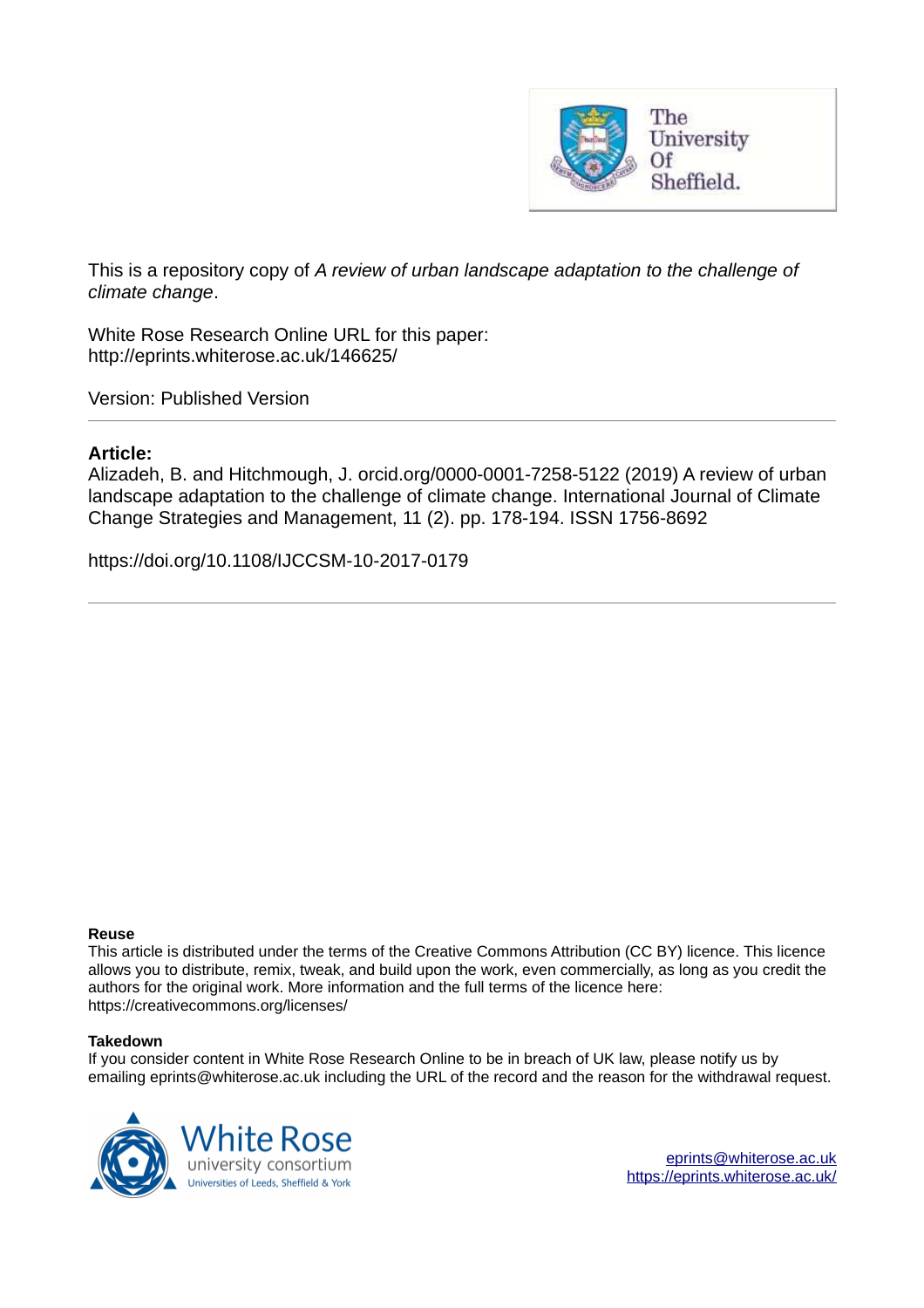



# **International Journal of Climate Change Strategies and Management**

A review of urban landscape adaptation to the challenge of climate change Behdad Alizadeh, James Hitchmough,

## **Article information:**

To cite this document:

Behdad Alizadeh, James Hitchmough, (2019) "A review of urban landscape adaptation to the challenge of climate change", International Journal of Climate Change Strategies and Management, Vol. 11 Issue: 2, pp.178-194, <https://doi.org/10.1108/IJCCSM-10-2017-0179> Permanent link to this document: <https://doi.org/10.1108/IJCCSM-10-2017-0179>

Downloaded on: 15 March 2019, At: 07:14 (PT)

References: this document contains references to 127 other documents. The fulltext of this document has been downloaded 453 times since 2019\*

## **Users who downloaded this article also downloaded:**

(2019),"Climate-entrepreneurship in response to climate change: Lessons from the Korean emissions trading scheme (ETS)", International Journal of Climate Change Strategies and Management, Vol. 11 Iss 2 pp. 235-253 <a href="https://doi.org/10.1108/IJCCSM-09-2017-0177">https://doi.org/10.1108/ IJCCSM-09-2017-0177</a>

(2019),"Do people adapt to climate change? Evidence from the industrialized countries", International Journal of Climate Change Strategies and Management, Vol. 11 Iss 1 pp. 54-71 <a href="https:// doi.org/10.1108/IJCCSM-05-2017-0119">https://doi.org/10.1108/IJCCSM-05-2017-0119</a>

Access to this document was granted through an Emerald subscription provided by All users group

## **For Authors**

If you would like to write for this, or any other Emerald publication, then please use our Emerald for Authors service information about how to choose which publication to write for and submission guidelines are available for all. Please visit www.emeraldinsight.com/ authors for more information.

## **About Emerald www.emeraldinsight.com**

Emerald is a global publisher linking research and practice to the benefit of society. The company manages a portfolio of more than 290 journals and over 2,350 books and book series volumes, as well as providing an extensive range of online products and additional customer resources and services.

Emerald is both COUNTER 4 and TRANSFER compliant. The organization is a partner of the Committee on Publication Ethics (COPE) and also works with Portico and the LOCKSS initiative for digital archive preservation.

\*Related content and download information correct at time of download.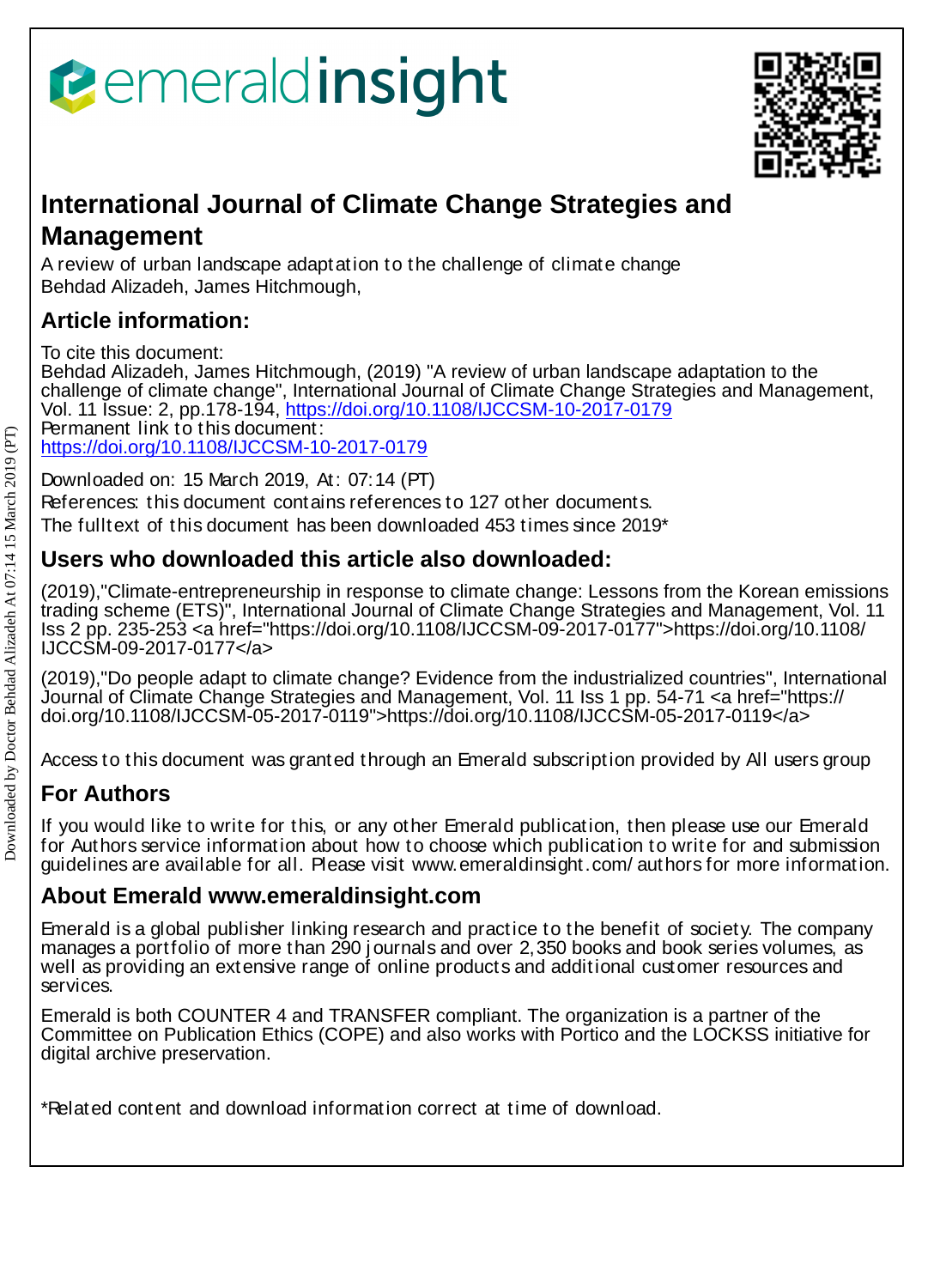**IJCCSM** 11,2

## 178

Received 2 October 2017 Revised 14 January 2018 9 March 2018 12 May 2018 Accepted 25 May 2018

# A review of urban landscape adaptation to the challenge of climate change

Behdad Alizadeh and James Hitchmough Department of Landscape, The University of Sheffield, Sheffield, UK

#### Abstract

**Purpose** – Urban landscapes play a significant role in supporting municipal, ecological and social systems. Besides, valuable environmental services and urban green spaces provide social and psychological services, very important for the liveability of modern cities and the well-being of urban residents. It is clear that the area of green space in a city, the method of designing urban landscape and access to urban green space potentially affect the health, happiness, comfort, safety and security of urban dwellers. Urban landscape plays a significant role in providing habitats for wildlife, and an important vegetation type in doing this is speciesrich herbaceous vegetation that provides pollen and nectar plus physical habitat for native fauna. Any factor that makes an impression on the urban landscape (such as climate change) will affect people's lives directly or indirectly. There is a universal consensus that the temperature has increased in most of the world over the past century the investigation of climate change impacts on the urban landscape is the purpose of this study.

Findings – Understanding the process of climate change adaptation is necessary to design plant communities for use in public landscapes. Increased  $CO<sub>2</sub>$  and air temperature in conjunction with the changing rainfall conditions, as the three important factors of climate change, potentially alter almost all world ecosystems. Climate change provides new opportunities, and in some cases, an obligate need to use non-native plant species in conjunction with native plant species, not only to reduce the side effects of climate change but also to increase the species diversity and aesthetic value in meadow-like naturalistic planting design.

Originality/value – The authors confirm that this work is original and has not been published elsewhere. In this paper, the authors report on the effects of climate change on urban landscape and suggest different kind of solutions to reduce the effects. The paper should be of interest to readers in the areas of landscape architecture, landscape ecologist, landscape planner, landscape managers and environmental designer.

Keywords Climate change, Sustainable design, Planting design, Urban landscape

Paper type Literature review

#### 1. Introduction

Densely populated areas are changing, and more complicated landscapes in which green or open spaces are considered to be of incalculable value for the well-being of people and wildlife ([Pickett](#page-15-0) *et al.*, 2011) are being developed. Urban landscapes play a crucial role in supporting municipal "ecological and social" systems [\(Barbosa](#page-11-0) et al., 2007). In urban areas, city parks, private gardens and street green space supply essential ecosystem services (Gill *et al.*[, 2007](#page-13-0)). The availability of green spaces impacts the qualities of the environment, such as air and water purification, wind and noise filtering or microclimate stabilization.

International Journal of Climate Change Strategies and Management Vol. 11 No. 2, 2019 pp. 178-194 Emerald Publishing Limited 1756-8692 DOI [10.1108/IJCCSM-10-2017-0179](http://dx.doi.org/10.1108/IJCCSM-10-2017-0179)

© Behdad Alizadeh and James Hitchmough. Published by Emerald Publishing Limited. This article is published under the Creative Commons Attribution (CC BY 4.0) licence. Anyone may reproduce, distribute, translate and create derivative works of this article (for both commercial and noncommercial purposes), subject to full attribution to the original publication and authors. The full terms of this licence may be seen at http://creativecommons.org/licences/by/4.0/legalcode

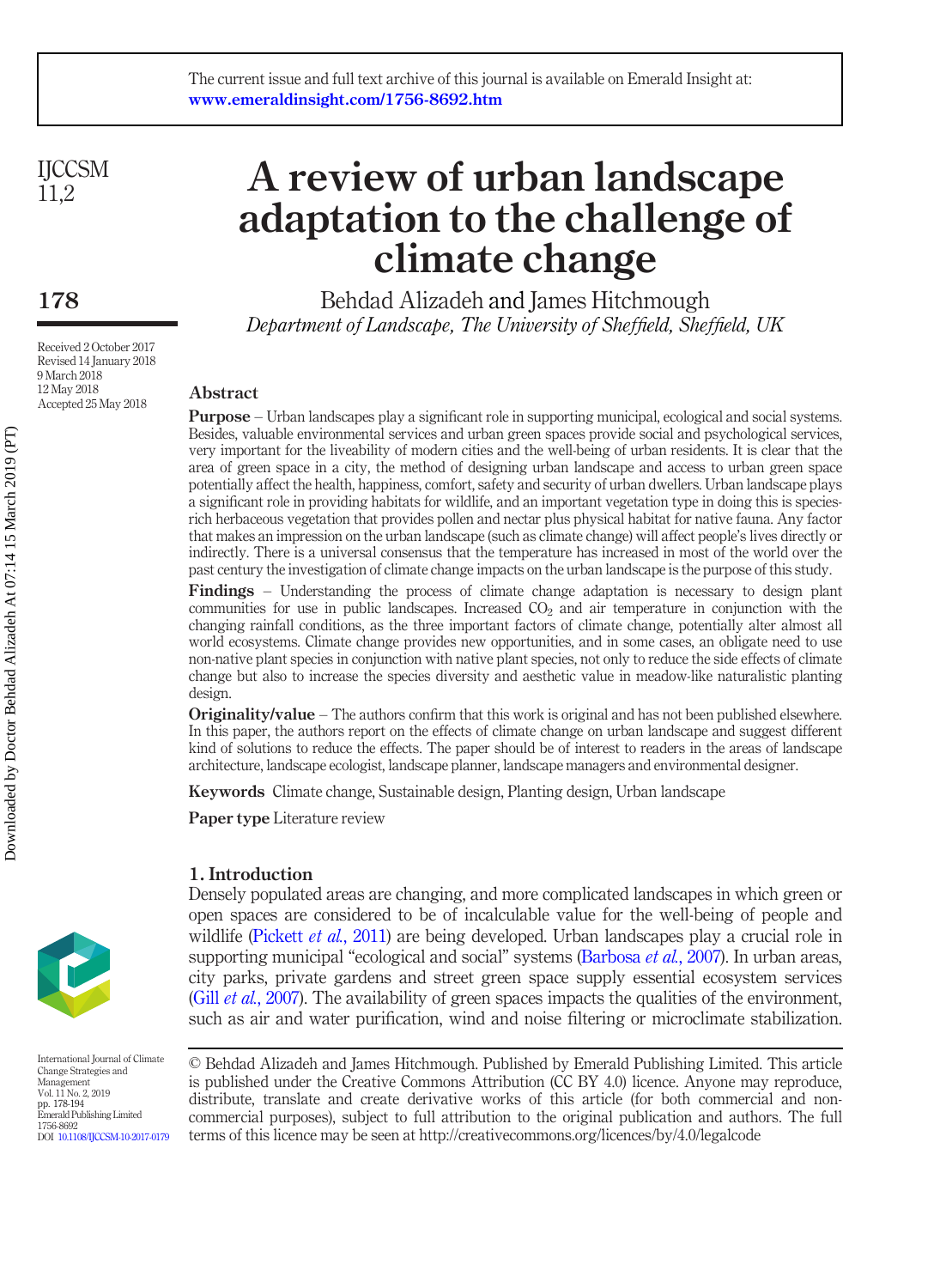Parks and gardens play a key role in supporting biodiversity and other important ecosystem services ([Barbosa](#page-11-0) *et al.*, 2007). These urban landscapes enhance the migration of fauna to large cities, leading to maintaining or improving urban biodiversity [\(Angold](#page-11-1) *et al.*, 2006). As a result, they can bridge the gap between natural environment, biodiversity and the residents of urban areas ([Jorgensen](#page-14-0) *et al.*, 2002). Beside important environmental benefits, the existence of natural ecosystems, such as urban parks and forests, green belts and their components (i.e. trees and water), improve the standards of life in many ways and provide social and psychological services, which are very important for the liveability of modern cities and the well-being of urban residents [\(Chiesura, 2004\)](#page-12-0). At the neighborhood level, green spaces help provide restoration from stress, improving mental health [\(Hartig](#page-13-1) et al., [1991\)](#page-13-1) for adults; they also pave the way for children's physical and mental development. Green space also potentially enhances feelings of social protection and safety ([Groenewegen](#page-13-2) et al.[, 2006;](#page-13-2) Maas et al.[, 2009](#page-14-1); [Troy and Grove, 2008](#page-16-0)), increases social communication and the attractiveness of the city and promotes it as a landmark for tourists, increasing property values and tax revenues ([Jim and Chen, 2009](#page-13-3)). People who are living in a greener environment report lower levels of fear, fewer bad manners, less hostile and violent behavior and feelings of insecurity associated with vandalism and less fear of crime in abandoned places ([Chiesura, 2004](#page-12-0)).

It is clear that the area of green space in a city, the method of designing urban landscape and access to urban green space potentially affect the health, happiness, comfort, safety and security of urban residents. As a result, any factor that makes an impression on the urban landscape (such as climate change) will affect people's lifestyles directly or indirectly. Today, it is widely accepted that our climate is warming. Climate change is one of the most significant environmental issues of our time. Most of the environmental challenges in our world, such as water shortages, flooding, rising sea levels, changes in biodiversity, decreasing air quality, increased size and number of forest fires and changes to the extent and location of landscape-scale vegetation, are significantly associated with climatic changes [\(Bigler](#page-12-1) *et al.*, 2006).

#### 2. The changing nature of climate

There is a universal consensus that the temperature has increased in most of the world over the past century [\(Alizadeh, 2016](#page-11-2)). Since the beginning of the twenty-first century, there has been a rise in the world's temperature by an estimated 0.6°C, with an increase of 0.4°C, recognized since the 1970s ([Hulme, 2002](#page-13-4)). Importantly, the Intergovernmental Panel on Climate Change's (IPCC) 2007 Assessment Report suggests that, during the period 1970-2004, there has been a 70 per cent increase in greenhouse gas emissions (IPCC, 2007). Climate change will have a significant effect on physical and biological phenomena and processes on spatial and temporal scales. Negative impacts will be felt regarding biodiversity changes, air quality, the distribution and resilience of wild-occurring vegetation, water, flooding, sea levels and the proliferation and scale of forest fires [\(Bigler](#page-12-1) et al.[, 2006](#page-12-1)).

Climate change is already having a marked effect on Western Europe's climate [\(Bakkenes](#page-11-3) *et al.*, 2002), as well as that of Britain specifically [\(Broadmeadow](#page-12-2) *et al.*, 2005; [Wilby and Perry, 2006](#page-16-1)). By 2050, models suggest that London will have experienced a near Mediterranean climate, similar to that currently experienced by Bordeaux in south-west France [\(Broadmeadow](#page-12-2) *et al.*, 2005; [Hitchmough, 2011](#page-13-5)). In addition to background climate changes, the urban heat island effect is expected to be intensified as a direct result of everincreasing temperatures, especially during the summer, resulting in threats to human health and well-being in the environment, particularly in southern England [\(Hulme, 2002](#page-13-4)).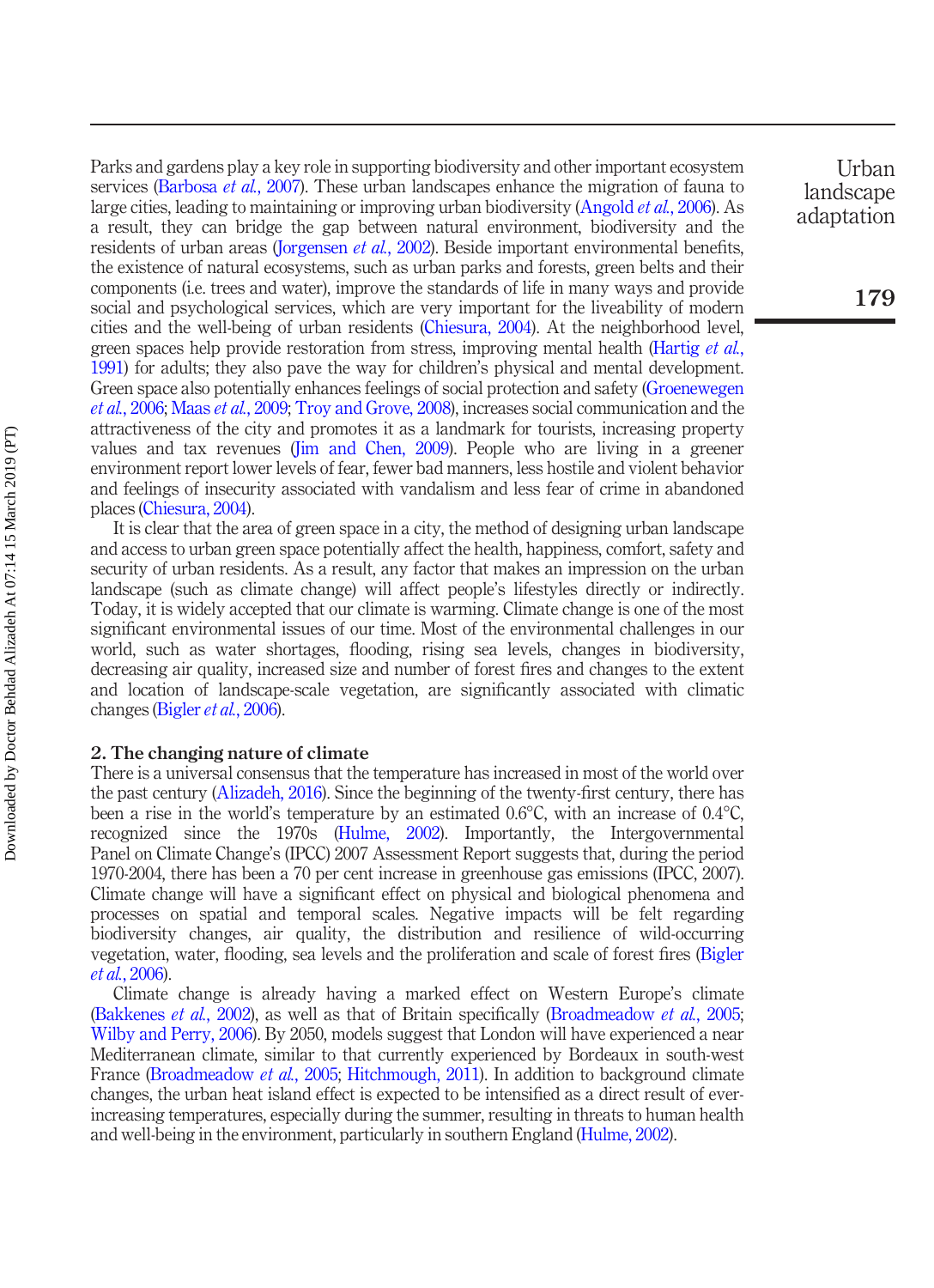#### 3. Climate change and natural ecosystem **IJCCSM**

The effects of droughts will initially be mostly evident on mown grass growth because of the shallow root depth of this vegetation. When the water supply is without restriction, almost 99 per cent of all the water taken from the plants' roots is lost as a direct result of transpiration through air [\(Raven](#page-15-1) *et al.*, 2005). Furthermore, the potential for grass fires to occur, as witnessed in the July 2006 heat wave experienced in Greater Manchester, is far more likely [\(Greater Manchester Fire and Rescue Service, 2006](#page-13-6); [Gill, 2006\)](#page-12-3). Accordingly, it is essential for the spatial occurrence of drought conditions to be well examined and considered in direct relation to grass within climate change and baseline settings.

When seeking greater understanding of global change responses concerning natural ecosystems [\(Zavaleta](#page-16-2) *et al.*, 2003), there is a wealth of data derived through laboratory experiments on plants' reactions to  $CO<sub>2</sub>$ , moisture and temperature [\(Larcher, 2003\)](#page-14-2). The temperature changes, and the response to such, all depend on the characteristics of the plant species and thus may be negative or positive, depending on the overall health of the environment. Importantly, the effects of some factors could be counterbalanced by others: as an example, biomass production will increase through higher  $CO<sub>2</sub>$ , while biomass production will be lessened as a result of lower precipitation ([Gifford](#page-12-4) et al., 1984; [Cannell,](#page-12-5) [1985](#page-12-5)). Should there be no change in precipitation or temperature, the root to shoot ratio could increase through an increase in  $CO<sub>2</sub>$  as the plant adapts and responds to decreasing carbon (C) limitation in line with the deficiency of nutrients ([Troughton, 1977\)](#page-16-3). Should there be an increase in precipitation along with  $CO<sub>2</sub>$ , there could be water stress reductions ultimately counterbalanced by the decreased C limitation, where the net effect on the root to shoot ratio would not be simple to estimate. Plant response effects following climate change cannot be established through the assessment of photosynthesis only, and the impact of climate change on ecosystems will not be found just as a result of plant responses. The decomposition response, as a result of moisture- and temperature-related modifications, probably will be as notable as those experienced during photosynthesis. However, decomposition should not have a direct impact stemming from  $CO<sub>2</sub>$  [\(Bachelet and Gay,](#page-11-4) [1993](#page-11-4)).

When considering the long-term effects associated with global climate changes on the operation of the ecosystem, one of the critical approaches is to model a micro ecosystem that is subject to factorial manipulations and that can produce a quick response [\(Shaw](#page-15-2) *et al.*, [2002](#page-15-2)). The annual grasslands containing a diversity of small, short-lived plants are regarded as an appealing model system for global change experiments (Shaw et al.[, 2002](#page-15-2)). When aiming at establishing a viable global change manipulation of an entire ecosystem, complete with animal, microbial, plant and soil processes, an area of approximately  $1 \text{ m}^2$  is adequate (Shaw *et al.*[, 2002](#page-15-2)). Importantly, the yearly lifecycle of the dominant plant enables brief experiments to be carried out across some whole generations (Reich *et al.*[, 2001\)](#page-15-3).

The majority of experimental studies under natural field conditions, specifically those geared toward the responses of the ecosystem to global change, have addressed only single global changes. Few studies have examined two or more interacting treatments and system responses. Using the experimental manipulations, such as changes in  $CO_2$ concentration, precipitation and temperature in relation to ecosystem studies, is not accepted by all the researchers [\(Grime, 1973;](#page-13-7) [Mittelbach](#page-14-3) *et al.*, 2001) despite the fact that the elevated  $CO_2$  is regarded as being a key driving force behind the phenomenon of climate change [\(Vitousek](#page-16-4) et al.[, 1997\)](#page-16-4). Some modeling investigations have been centered on addressing ecosystem responses to global multifactorial changes [\(Tilman, 1988](#page-16-5); [Goldberg and Miller, 1990\)](#page-13-8). However, the theoretical foundation underpinning the estimation of ecosystem responses to multiple factors is incomplete. Accordingly, in an effort to establish and identify the impacts

11,2

180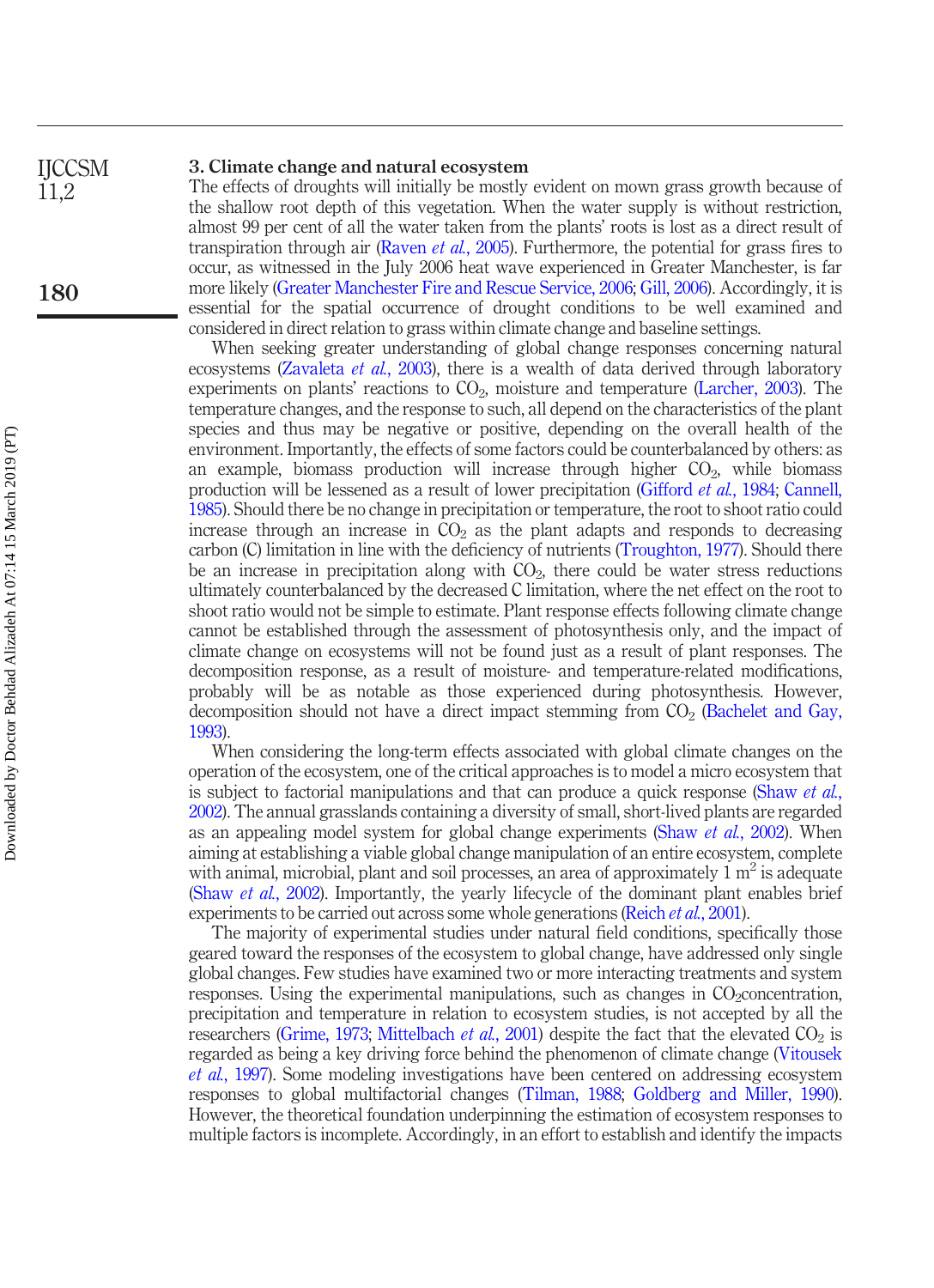concerning climate change on the ecosystem, a number of different experimental manipulation projects need to be carried out in the context of terrestrial ecosystems, on a global scale, ensuring the inclusion of increased temperature, elevated CO<sub>2</sub>levels and changes in precipitation volumes and trends [\(Wright, 1998;](#page-16-6) [Knapp](#page-14-4) *et al.*, 2002; [Beier](#page-11-5) *et al.*, [2004\)](#page-11-5).

It is challenging to bring together experimental manipulations that involve  $\mathrm{CO}_2$  increases alongside changes in precipitation and temperature in ways that do not confound the results (Beier *et al.*[, 2004](#page-11-5), [1998](#page-11-6)). Thus far, no experimental research has been undertaken on the effects of climate change in the specific area of designed plant communities in urban settings.

#### 4. Climate change effects on urban landscape

Research publications concerned with the impact of climate change on urban greenspace are relatively few [\(Wilby and Perry, 2006;](#page-16-1) [Gill, 2006](#page-12-3)). Nonetheless, some of the effects of climate change on urban greenspace have been considered ([Gill, 2006\)](#page-12-3).

In spite of all maintenance and management in urban landscape, including urban parks and gardens, the climate remains the most important factor, which controls the range of species and their "behavior," "physiology" and "phenology" in the urban landscape [\(Bisgrove and Hadley, 2002](#page-12-6)).

Extremes of soil and water, storms and temperatures will have significant effects on fungal diseases and insect pests and hence the growth of trees ([Broadmeadow, 2002\)](#page-12-7). Moreover, climate change can increase the utilization of urban greenspace by citizens seeking to take advantage of the cooler microclimate in urban greenspace during times of high temperatures. These increases in use will place additional pressures on the growth of vegetation and particularly in historically essential elements such as mown turf in such areas [\(The London Climate Change Partnership, 2018](#page-15-4)).

The more extended frost-free winter periods and other changes in temperature are beginning to affect the growing season in most of the world and UK as well ([Bisgrove and](#page-12-6) [Hadley, 2002\)](#page-12-6), with every degree of annual warming meaning the growing season is extended by as many as three weeks in the south and 1.5 weeks in more northern regions [\(Alizadeh, 2016\)](#page-11-2).

Accordingly, the expectation is that, by the 2050s, threshold spring temperatures could be witnessed 1-3 weeks earlier than at present, with a corresponding delay of winter temperatures by 1-3 weeks ([Hulme, 2002](#page-13-4)). A growing season that is longer would have an effect on the phenology of plants, as highlighted by various scholars ([Sparks](#page-15-5) *et al.*, 2002). This, in turn, would encourage a number of subsequent phenomena including earlier flowering, leaf appearance and plant maturity in addition to delayed leaf fall, prolonged flowering into winter time, "unseasonal" spring bulb flowering and continuous growth of lawns, thereby increasing maintenance costs for grass cutting [\(Bisgrove and Hadley, 2002\)](#page-12-6). Of course, these differences have already occurred across the UK, with south-west England and Wales experiencing almost frost-free wet winters in stark contrast to winter conditions in central and northern England. In this sense, we are already familiar with the nature of future climate change. The gradients will, however, be stretched further. These differentials will be maximal within urban areas where plant phenology is already hugely affected by the urban heat island [\(White](#page-16-7) et al., 2002; [Roetzer](#page-15-6) et al., 2000). Moreover, higher CO<sub>2</sub>levels in combination with higher temperatures enhance the speed of plant species growth, development and their growth rate. As a result, the herbaceous plant will die or go into the dormant situation before they use the full growing season [\(Bisgrove and Hadley, 2002\)](#page-12-6).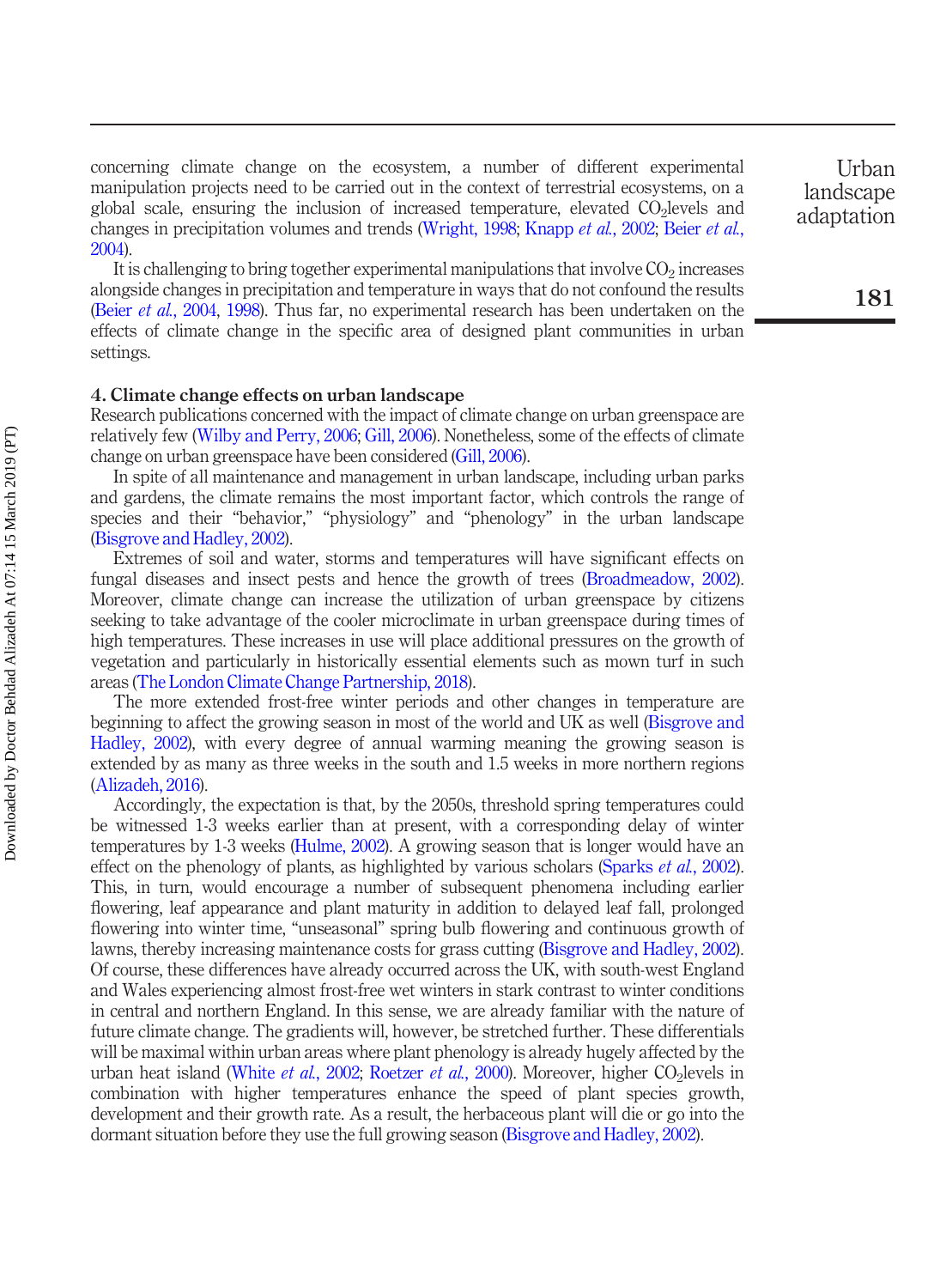These changing climatic gradients will affect the types of plant that can be grown, with those plants better able at adapting being most favored. In south-east England, beech trees are at a decline because of more regular summer moisture stress [\(Bisgrove and Hadley,](#page-12-6) [2002](#page-12-6)), with the London region, in contrast, more able to adapt to climate change owing to its green space being dominated by hybrid and oriental plants that naturally grow in hotter climates, such as the Mediterranean [\(White, 1994](#page-16-8)). In addition, it is well known that dry and hot climates facilitate the growth of sweet chestnuts and further support a larger number of species ([The London Climate Change Partnership, 2018](#page-15-4)). While most of the climate change discourse is on the negatives of climate change, within urban areas, species that grow less well will be counterbalanced by species that grow better in a climate change world; there will be opportunities as well as threats. Throughout the twentieth century, there have been a large number of new trees introduced [\(Grimshaw and Bayton, 2009\)](#page-13-9) in response to the changing climatic conditions.

Trees experiencing drought-related stress are identified as being particularly susceptible to various pathogens. The capacity to withstand summer droughts could also be weakened as a direct result of winter rainfall, causing anoxia in the root and thus impacting the rooting depth ([Broadmeadow, 2002](#page-12-7)). In turn, this further increases trees' vulnerability to wind throw [\(Bisgrove and Hadley, 2002](#page-12-6); [Broadmeadow, 2002\)](#page-12-7).

#### 5. Climate change, invertebrates and pests in urban landscape

Green spaces are one of the most important wildlife habitats in the metropolitan area. The urban green space plays a significant role in providing habitats for wildlife, and a significant vegetation type in doing this is species-rich herbaceous vegetation, which provides pollen and nectar plus physical habitat for native fauna ([Dunnett and Hitchmough,](#page-12-8) [2004](#page-12-8)). These habitats also support large populations of invertebrates and herbivores such as slugs, snails and insects; they have a reciprocal impact on the vegetation itself [\(Hitchmough](#page-13-10) [and Wagner, 2011\)](#page-13-10). Green space is part of urban ecosystems, and biodiversity has a critical role in a dynamic ecosystem. It is a fact that climate change can affect all parts of an ecosystem. At present, ecosystem services are being affected and influenced by climate change regarding primary production [\(Melillo](#page-14-5) *et al.*, 1993) and water flux and quality [\(Vörösmarty and Sahagian, 2000](#page-16-9)). The ecosystem services are recognized as the supply of advantages from ecosystems to society, being fundamental in supporting human life [\(Chan](#page-12-9) et al.[, 2006](#page-12-9)). Research investigating relationships between climate-change-related responses by invertebrates to ecosystem services-related consequences are somewhat limited, but the majority of ecosystem services are, however, affected by invertebrates in some ways [\(Prather](#page-15-7) et al., 2013).

Much of the discourse on urban greenspace has focused on the balance between pests, their hosts and their enemies and how this balance is likely to be affected by climate change, making it difficult to be conclusive on possible patterns of damage [\(Broadmeadow, 2002\)](#page-12-7). Insect distributions and their life cycles are significantly weather-dependent ([Burt, 2002\)](#page-12-10), with population sizes increasing with temperature increases [\(Broadmeadow, 2002](#page-12-7)). The range of some native insects will progress northward in direct response to warmer temperatures and longer growing seasons ([Bisgrove and Hadley, 2002;](#page-12-6) [Parmesan](#page-15-8) et al., [1999](#page-15-8)). Some species will expand their range, others will show contraction. Insect pests currently common in continental Europe are highly likely to develop their territories in the UK ([Bisgrove and Hadley, 2002\)](#page-12-6). However, there will also be a possible increase in the diversity of flying insects, for example, in butterfly diversity and abundance ([Gill, 2006\)](#page-12-3).

The studies that do exist focus on insect-mediated changes to ecosystem services in response to climate change [\(Volney and Fleming, 2000;](#page-16-10) [Ladanyi and Horvath,](#page-14-6)

**IJCCSM** 11,2

182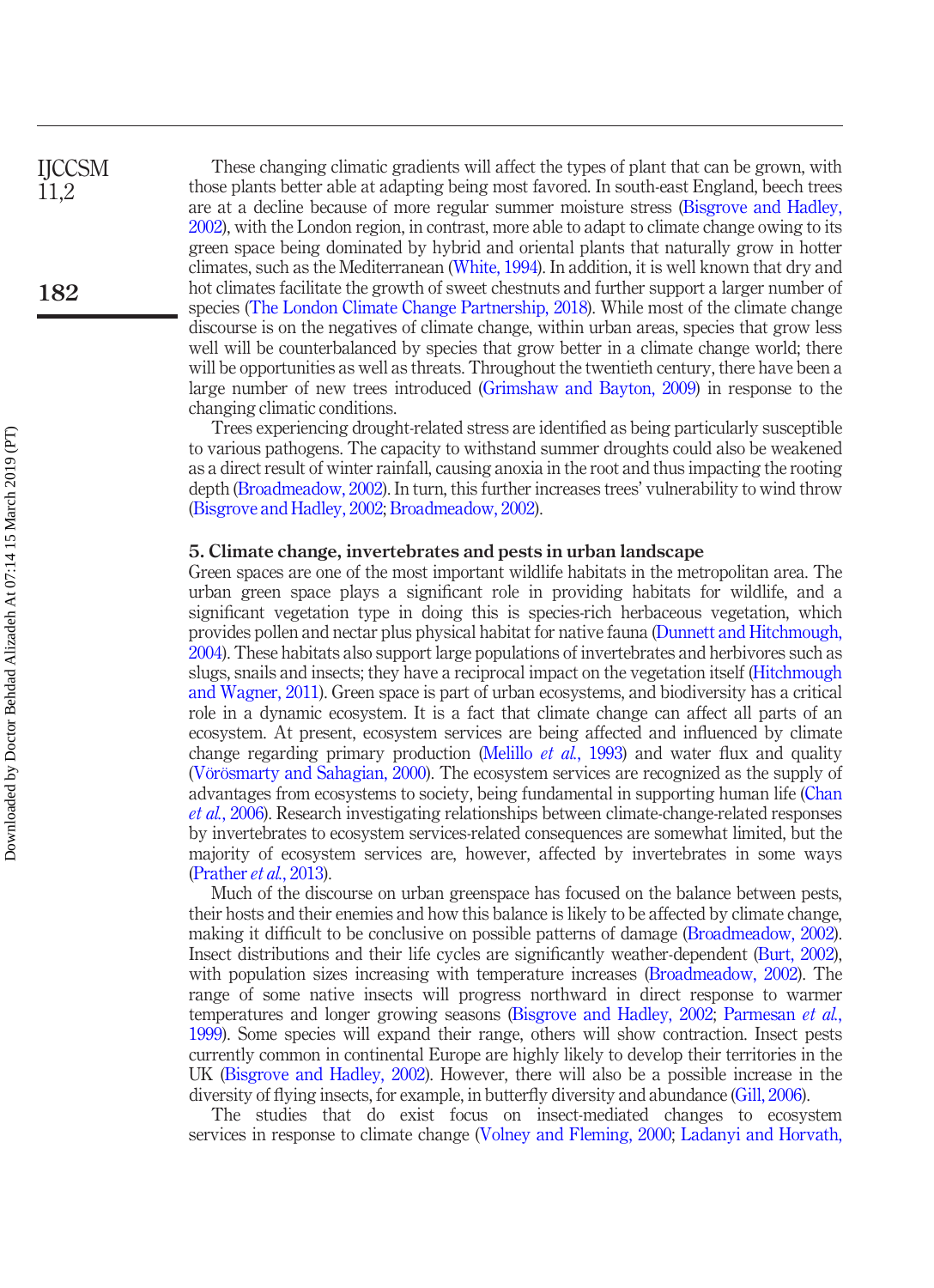[2010;](#page-14-6) Rojas et al.[, 2010](#page-15-9); [Moraal and op Akkerhuis, 2011;](#page-14-7) [Rafferty and Ives, 2011\)](#page-15-10). These tend to be centered on only the direct services (and disservices) provided by invertebrates, with no mention of the indirect effects through food web interactions (Traill et al.[, 2010](#page-16-11)). The climate change effects on these organisms at the ecosystem level need to be assessed because they are recognized as being highly sensitive to climate change ([Prather](#page-15-7) *et al.*, 2013).

Herbivory is essential because when combined with competition between plant species, it acts to exaggerate rivalry. Slow growing, shade-intolerant species that are palatable are likely to be eliminated much more quickly from vegetation than species of similar competitiveness but unpalatable. Mollusc herbivory is an important element for limiting plant species distribution as has been shown, for instance, by Arnica montana. In the UK, molluscs have significant effects on their environment within these ecosystems [\(Alizadeh,](#page-11-2) [2016\)](#page-11-2).

It is possible to make some general conclusions on the effects of climate change on slug herbivory based on past studies ([Briner and Frank, 1998](#page-12-11); [Fenner](#page-12-12) *et al.*, 1999; [Frank, 2003](#page-12-13); [Hulme, 1994;](#page-13-11) Keller *et al.*[, 1999;](#page-14-8) [Scheidel and Bruelheide, 1999;](#page-15-11) [Hitchmough and Wagner,](#page-13-10) [2011\)](#page-13-10). As soft-bodied animals, slugs are highly sensitive to desiccation and are most active regarding feeding under moist conditions. [Nystrand and Granström \(1997\)](#page-14-9) found that damage from slugs was directly correlated to the duration for which the soil surface stayed wet. Climate change scenarios that involved longer drier summers suggest that slug grazing declines during these times of the year, whereas it is likely to be extended in warmer wetter winters. What is ultimately unknown is what the net effect of these changes will be for both naturally occurring and designed urban plant communities.

There is much evidence that in moist temperate climates slugs and snails affect the development and composition of herbaceous vegetation significantly [\(Bruelheide and](#page-12-14) [Scheidel 1999](#page-12-14); [Hitchmough and Wagner, 2011](#page-13-10); [Wilby and Brown, 2001](#page-16-12); [Holland](#page-13-12) et al., 2007; [Alizadeh, 2016](#page-11-2)).

[Alizadeh \(2016\)](#page-11-2) indicated that mollusc herbivory interacts with climate change affected the stability of both individual species and the plant community. He confirms the results of pervious researchers such as [Melillo](#page-14-5) et al. (1993) and Vörösmarty and Sahagian(2000). Slugs, in particular, are very sensitive to reductions in rainfall because they are entirely softbodied, and the need to avoid desiccation restricts feeding to times when humidity is high and temperatures low. Plant species in different stages of their life have different shapes and structures. The chemical compounds within plant species also differ from one stage of their life to another [\(Alizadeh, 2016\)](#page-11-2). Shape, structure and chemical compounds are very important for mollusc palatability. They are affected by climate change as well. They showed that increasing the temperature reduced mollusc activity. On the other hand, increasing precipitation enhanced the slugs' activity. All environmental factors have important effects on mollusc behavior, but the interaction of them is more critical [\(Alizadeh,](#page-11-2) [2016\)](#page-11-2). Increasing temperature and decreasing the humidity are two reasons for growing small and tiny hair (regarding size and number) on the leaves of plant species. This is one of the plant species' reactions to drought situations, which can usually, but not always, make the species unpalatable to molluscs. Because snails have a shell through which they can better manage water loss, they can feed under drier conditions than slugs can. This knowledge of mollusc behavior allows us to keep our valuable species within a plant community by adding some species, which are more palatable to molluscs. Mollusc grazing affected the flowering development and flowering period of the species by reducing the competition between species in the plant community. They cut some species, allowing the other species to receive more space to grow and develop along with more light and nutrition [\(Alizadeh, 2016\)](#page-11-2).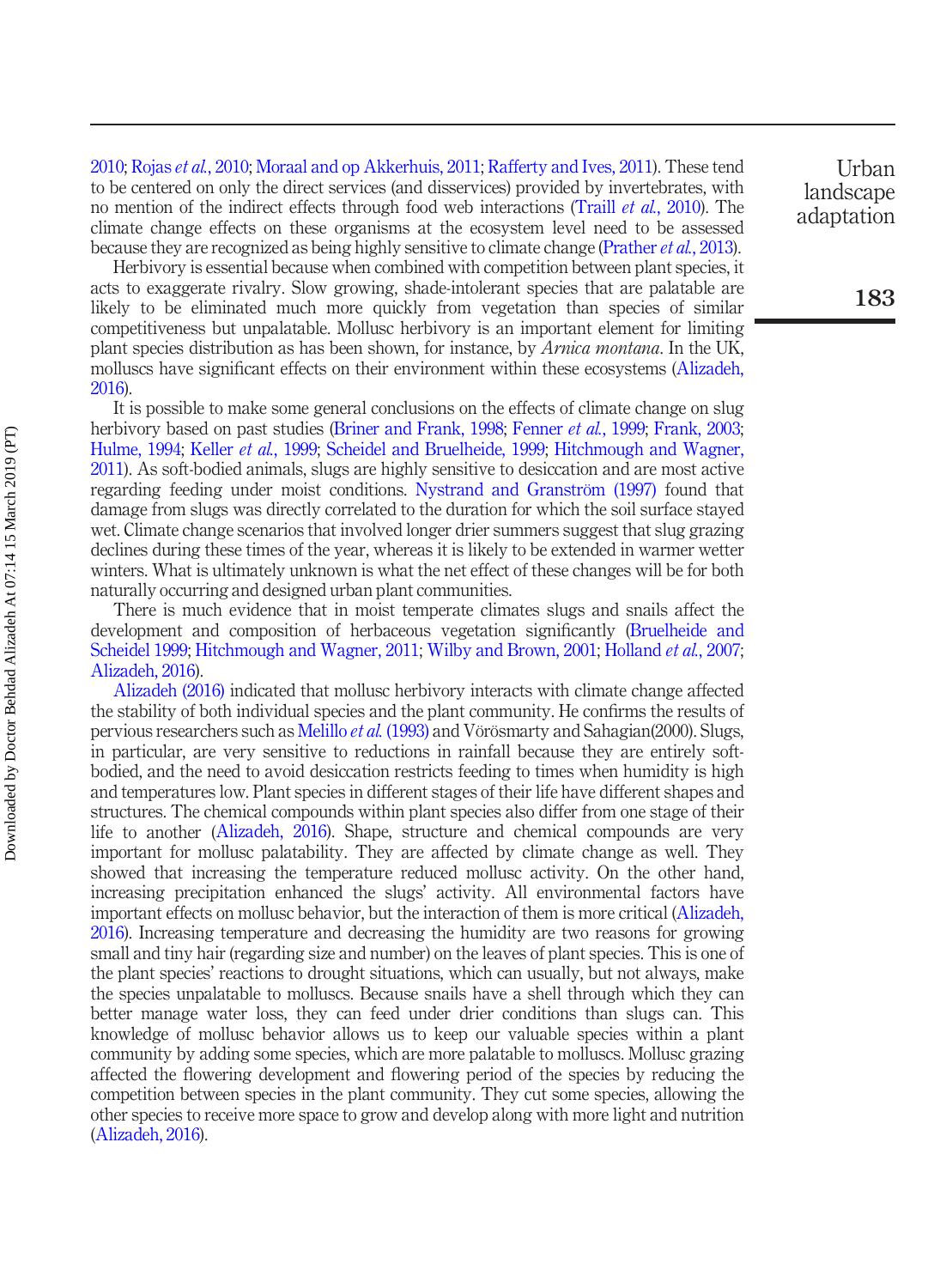#### 6. Climate change and creative opportunities associated with planting design **IJCCSM**

Urban planners, urban designers, architects, landscape architecture and professionals are interested in sustainability by climate change challenges. However, climate change also helps to free up conventional thinking by making people come to terms with the idea that the future will not be the same as the past.

The climate change literature suggests that, in the years to come, a number of the species incorporated into public planting programs will no longer be sustainable. In the specific context of North America, for example, there has been a wide implementation of naturalistic design with the use of predominantly native species, whereas, in the context of Europe, both non-native and native species have been used, depending on various cultural and ecological factors ([Hitchmough and Dunnett,](#page-13-13) [2004a, 2004b\)](#page-13-14). Importantly, some species utilized in the planting design initiatives of the UK, at present, are not well aligned to their current locations from a climatic point of view. To ensure that sustainable urban landscapes can be achieved, it is likely to be essential to incorporate a broader range of native and non-native species that are increasingly well fitted to the changing climate. In Europe, there is a diversity of views surrounding the incorporation of exotic plant species in urban-designed landscapes, although the debate is less skewed to a natives-only policy than is the case in the USA [\(Hitchmough, 2011\)](#page-13-5). These arguments are based on concerns about potential invasiveness and the advantages of using native rather than non-native species, to support animal biodiversity to the highest possible degree. Nativeness is a concept first outlined by John Henslow in 1783. Henslow was a botanist who had considered the idea in line with the terms "native" and "alien," as applied in the common law in the late 1840s, to define plants that were British rather than artefacts from elsewhere. His interests were mainly practical rather than philosophical. In the 100 years that followed, some different professionals, including zoologists and botanists, have detailed and examined the various species introduced with and without awareness. British ecologist Charles Elton wrote the Ecology of Invasions by Animals and Plants in 1958 at a time when there was a general lack of agreement about the overall appropriateness of intervention upon the introduction of alien species. It was sometime later – notably in the 1990s – that the concept of invasion biology became recognized as its distinctive discipline and non-native species began to be seen as doing harm. In more recent years, there have been signs of more thoughtful standpoints on non-native species starting to emerge in the ecological research literature, although not in the USA, as the evidence begins to accrue for non-native species also playing valuable roles regarding delivering ecosystem services. In many countries, exotic species and their introduction have notably increased the number of species in a region, both those that are now established parts of the biota and the much more extensive range or species which are transient and are on the brink of extinction. This is not to say that there are not some evil aliens, but preferably that the balance sheet is more complicated than initially thought.

In this vein, it is clear that utilizing a combination of both non-native and native species in urban public environments enables a more significant impact regarding color ([Hitchmough and](#page-13-15) [Woudstra, 1999](#page-13-15)). The native species tend to be accepted as the most suitable plants for use when aiming at achieving the most sustainable planting, as they are often highly pre-adapted to local climates with the assumption that they have been sourced from comparable biomass as in urban settings. They are particularly useful because of their high capacity in many cases for self-reproduction, without this being regarded (as it is with non-native species) as a biological invasion. Nonetheless, exotic plants have also been recognized as part of many civilizations and designed landscapes for long period of time, particularly in Europe and Asia, meaning it is essential to consider the views of people regarding what they perceive to be suitable [\(Kendle](#page-14-10) [and Rose, 2000](#page-14-10)). Accordingly, there are some valuable opportunities centered on improving the

11,2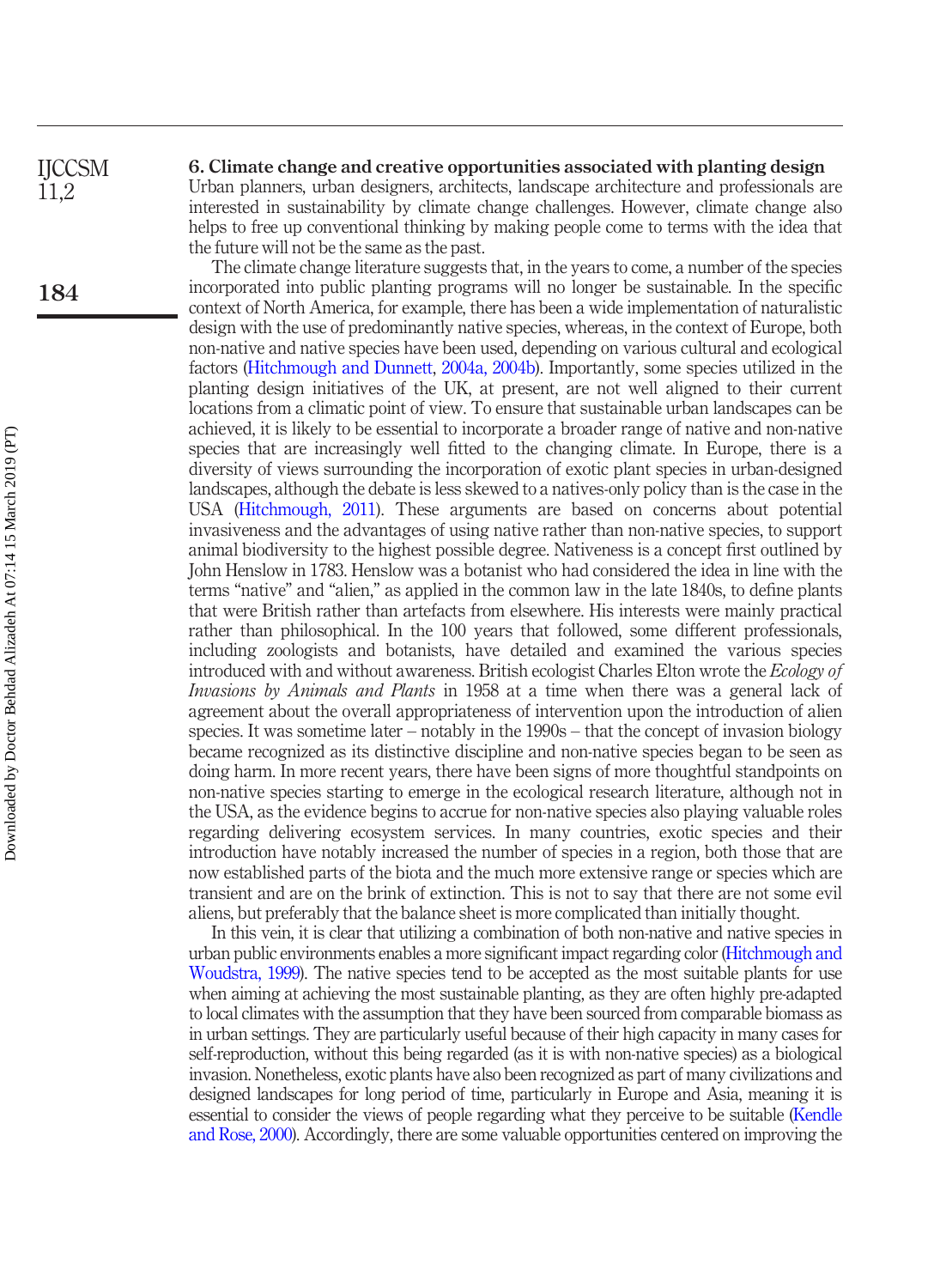aesthetic character of urban landscapes through ensuring the careful selection of non-native plant communities. It is typical for plant fitness, in an urban setting, to be significantly influenced by the habitat in which the species have evolved, where the species will be seen to be a better fit when the habitat is well aligned with the environmental conditions apparent at the location of cultivation. Such plants will be the most sustainable [\(Hitchmough, 2011\)](#page-13-5). With this in mind, the view might be taken that local native species typically will be more fitted to many planting sites than species from further afield [\(Schmitz and Simberloff, 1997;](#page-15-12) [Gilbert and](#page-12-15) [Anderson, 1998;](#page-12-15) [Parker](#page-14-11) *et al.*, 1999). Although the view seems to be relatively accurate when taking into account climatic factors [\(Davis, 1989](#page-12-16); [Hitchmough, 2011](#page-13-5)), some species prove to be well fitted even when those environments are comparatively different to their present habitats. Sometimes, this is because of their past biogeographical distribution and history. In other cases, species that are well fitted are those that occur in habitats for a long time, which because of local factors such as altitude and soil moisture, etc., closely resemble the conditions at the planting site. Importantly, although fitness is acknowledged to be an important factor, it remains that there has been little attention directed toward herbaceous species.

#### 7. Naturalistic design of a plant community: a solution to climate change effects in urban landscape

All planting styles have some different sustainability-related outcomes about dynamism and diversity. Naturalistic and ecologically inspired designs are typically viewed as being more sustainable than traditional styles [\(Dunnett and Hitchmough, 1996\)](#page-12-17). Throughout the past 20 years, there has been much attention directed toward the design of structurally diverse and species-rich naturalistic vegetation for utilization in urban areas [\(Kingsbury, 2004](#page-14-12)). This attention has centered on semi-natural stereotypes, including North American prairie and Eurasian meadow, as a substitution for species-poor monocultural plantings [\(Kingsbury, 2004\)](#page-14-12).

In the mid-1990s, [Dunnett and Hitchmough \(1996\)](#page-12-17) focused their research on selecting native and non-native species to cultivate sown, naturalistic, urban planting. Cost-effective management and creating new visual forms can be achieved through cultivation based on ecological concepts using the plant species well fitted to the local environment.

Planting based on ecological concepts using species well fitted to the local environment to create semi-natural vegetation can not only reduce management costs but also create new visual forms in urban landscapes. In particular, it can change our traditional planting design from being dominated by the mono-colored mass planting of evergreen shrubs to more vibrant, more diverse and long-flowering herbaceous planting. However, these changes are not without loss as meadow landscapes involve trade-offs between drama and attractive winter effects [\(Alizadeh, 2016\)](#page-11-2). Achieving the desired aesthetic impression over a long season can only be attained if a combination of native and exotic species is used, in particular, when a country has a very limited native flora. When the mixture of species is designed/planned, this combination needs to be functional and to address the aesthetic needs of a landscape. Typical features that need to be considered are the color of the flowers, the leaf textures and inflorescence. Low maintenance requirements, while producing dramatic flowering displays, are only feasible if the initial plant density is controlled and their growth requirements, adaptability and phenology are appropriately evaluated [\(Alizadeh, 2016\)](#page-11-2).

In the majority of situations, naturalistic planting is further recognized as encouraging the natural regeneration of spontaneous vegetation on site and further enables distinctive urban vegetation to be developed [\(Dunnett and Hitchmough, 1996\)](#page-12-17). Community involvement in the design process not only reduces labor requirements but often increases final-use flexibility and the adoption of local materials when designing a natural setting [\(Dunnett and Clayden, 2000](#page-12-18)).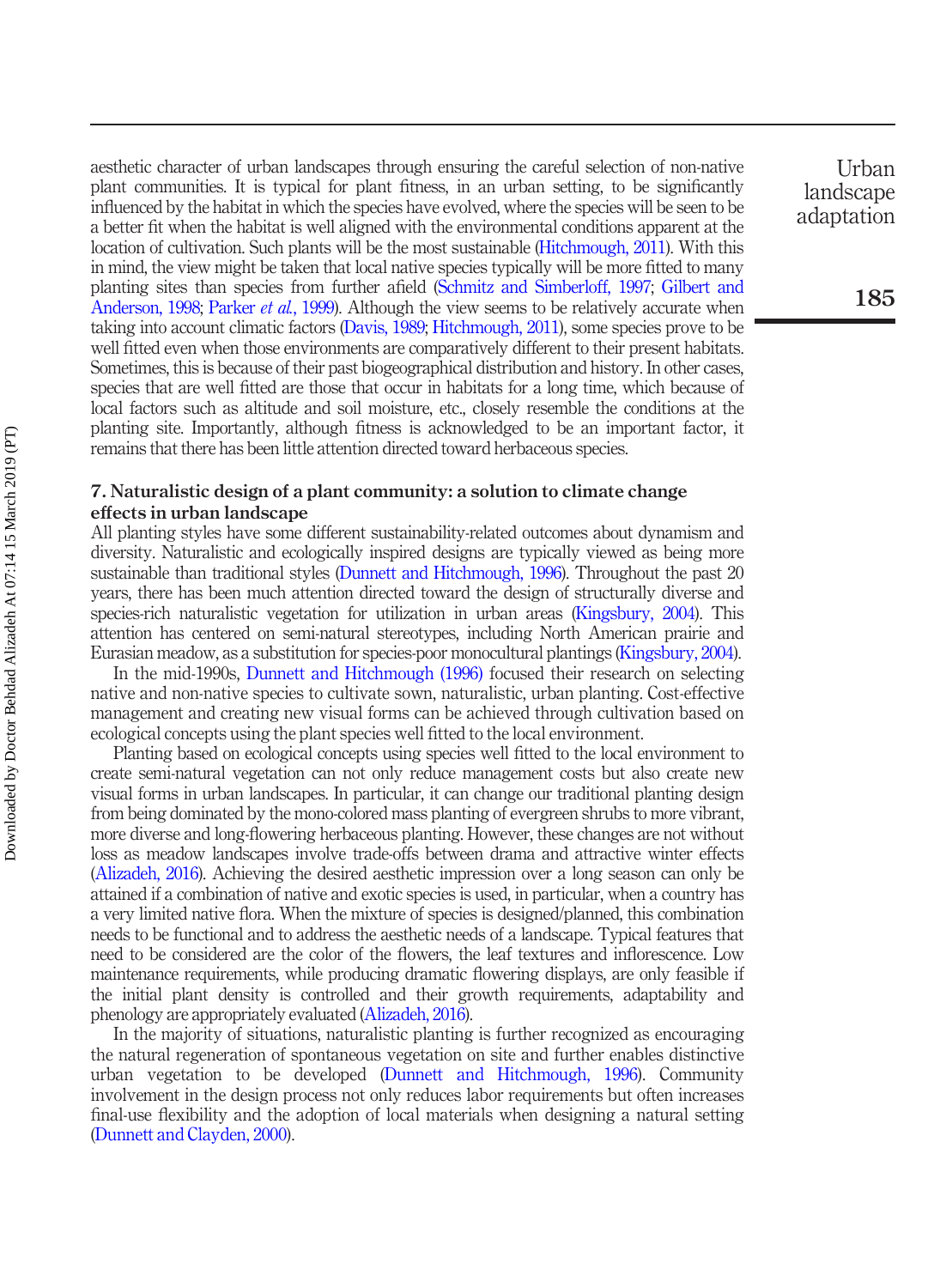Such developments, to some degree, have encouraged the view that such vegetation, especially when involving native species established by sowing ([Luscombe and Scott, 2004\)](#page-14-13), necessitates a lower degree of resource input in the establishment and longer-term management when compared with more conventional plantings ([Oudolf and Kingsbury,](#page-14-14) [2005](#page-14-14)). These perceptions have run in parallel with the view that such vegetation might also be considered more attractive, not only to those people living in urban settings ([Dunnett and](#page-12-8) [Hitchmough, 2004\)](#page-12-8) but also to native invertebrate species [\(Hitchmough and Wagner, 2011\)](#page-13-10). Moreover, even when species that are non-native to the area are used, naturalistic vegetation that is complex in terms of species diversity, species phenology (Crisp et al.[, 1998;](#page-12-19) [Asteraki](#page-11-7) et al.[, 2004](#page-11-7)) and spatial form is likely to be a more valuable habitat for fauna that are native to the setting than monocultural plantings ([Hitchmough and Wagner, 2011\)](#page-13-10).

Their particular advantages are to be garnered from interacting with nature in urban places. Much of the research in this area has dealt with nature in a very vague, generalized sense. More specific work, for example, [Özgüner and Kendle \(2006\),](#page-14-15) has shown that flowerrich, nature-like vegetation is particularly attractive to urban people.

Among professionals in the field, one common idea is that naturalistic landscapes are seen to be far less expensive to manage when compared with more formal landscapes. Some ecologists have suggested that costs could be decreased through adopting a vegetation pattern that is more natural and that will require a lesser degree of intervention for it to be maintained [\(Bradshaw and Handley, 1982](#page-12-20); [Brooker and Corder, 1986\)](#page-12-21). This is probably true in some situations, such as woodlands, but in many situations, these ideas are not realistic. [Kendle and](#page-14-16) [Forbes \(1997\)](#page-14-16) argue that the costs associated with naturalistic landscape management might prove to be greater when compared with some ornamental and formal plantings, especially when management operations are unfamiliar, and there are many intricacies in the patterning.

When vegetation is viewed as an educational resource, traditional formal open space is less able to provide for environmental education compared to more naturalistic landscapes comprising essential ecosystem elements, such as grassland, woodland, water and scrub. Historically, it has been argued that various types of habitat act as a better stimulant to the imagination and can provide a valuable means of drawing contrasts between different kinds of habitat [\(Cole, 1983](#page-12-22)). Ensuring the presence of the most valuable habitats for wildlife is a fundamental consideration when adopting an urban landscape design. Potentially, one of the most useful assumptions about the naturalistic management and design of urban landscapes centers on the view that they are better at encouraging wildlife than urban landscapes based on conventional ornamental designs. Thus, they are better able to meet wildlife conservation objectives. Increasing the overall diversity of plant species and habitats for birds, insects and small mammals can be achieved through various methods, such as creating softer edges when lining ponds and changing the mowing regimes to allow for more extended grass growth. The significant change that has taken place over the past ten years is that these approaches seem to be successful whether pursued with native or non-native species [\(Salisbury](#page-15-13) *et al.*, 2015). This recent evolution of ecological understanding is significant in urban places, as it enables a diverse fauna to be supported while providing a wide range of physical structures or seasonal color effects that are not always possible with native species alone in small countries with a low native flora ([Hitchmough and Dunnett,](#page-13-13) [2004a, 2004b\)](#page-13-14). These aesthetics-based strategies are critical to ensuring public support for naturalistic vegetation in cities [\(Hands and Brown, 2002;](#page-13-16) [Todorova, 2004;](#page-16-13) [Özgüner](#page-14-17) et al., 2007).

There are many factors that affect the secure feeling in the urban landscape and the form of design is one of them [\(Özgüner and Kendle, 2006\)](#page-14-15). In spite of all the advantages of the naturalistic design of an urban landscape, there are some issues, such as increasing the cover available for potential attackers ([Özgüner](#page-14-17) *et al.*, 2007), which give rise to real concerns.

**IJCCSM** 11,2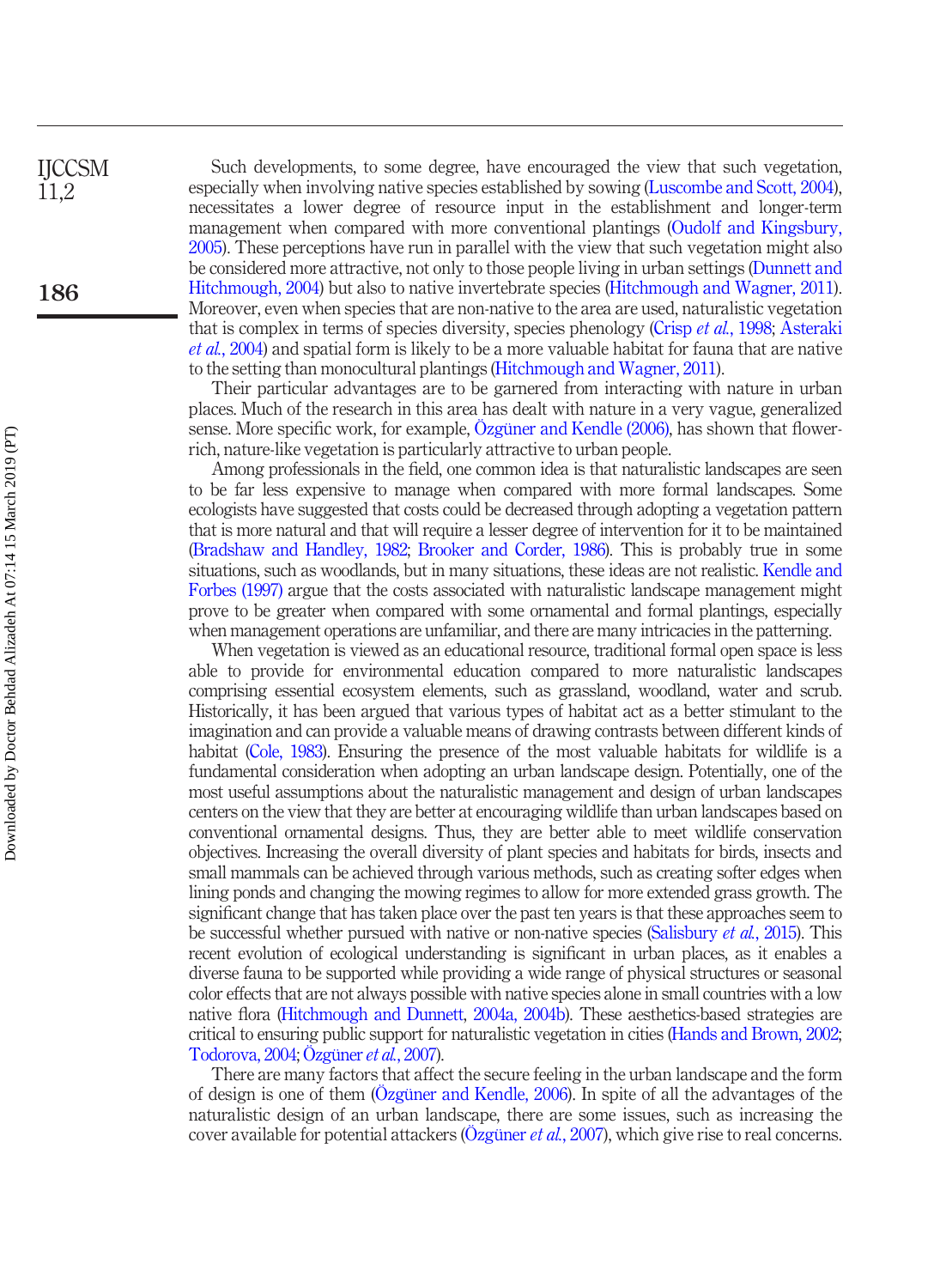[Schroeder and Anderson \(1984\)](#page-15-14) showed that the perceived security of the parks and urban landscapes was significantly enhanced by high visibility. Involving local people in the management of public landscape increases their sense of responsibility and, as a result, enhances the feeling of security while decreasing vandalism ([Hollick, 1982](#page-13-17); [Johnston, 1990\)](#page-13-18).

These aesthetic preferences run in parallel with the attention given during the past two decades to the design of species-rich and structurally diverse naturalistic vegetation for use in urban green spaces to benefit biodiversity. In actuality, during recent years, there has been a wealth of landscape development in urban areas involving the application of ecological or naturalistic styles. In other words, designs centered on semi-natural stereotypes, including prairie and meadow, as mentioned previously, provide a substitute for species' poor monoculture plantings [\(Hitchmough, 2011](#page-13-5); [Kingsbury, 2004\)](#page-14-12). In response to the separation of people from nature during the industrial revolution, new perspectives have been adopted in many rich Western countries toward the creation of more natural landscapes as a means of ensuring that contact with more natural settings is preserved ([Kendle and Forbes, 1997\)](#page-14-16).

The naturalistic landscape style in the UK has a long history and was a significant factor in the eighteenth century, when the English Landscape Garden first appeared. In the nineteenth century, landscape naturalism coexisted with far more architectural styles, sometimes on a smaller urban scale, notably by William Robinson in the "Wild Garden" [\(Robinson, 2009\)](#page-15-15). Naturalistic landscapes reappeared as a major force in the UK in the 1970s as "nature in cities" or "ecological design" [\(Ruff, 1979;](#page-15-16) [Ruff and Tregay, 1982\)](#page-15-17), and these ideas were adopted in various park systems and new towns to varying degrees. McHarg (1969); and [Hough \(1995\)](#page-13-19) were influential thinkers in the application of different principles and theories surrounding the design of ecological landscapes in urban areas, but their ideas were mostly associated with planning rather than design scales.

<span id="page-11-2"></span><span id="page-11-1"></span>At the design scale, natural planting design is the concept of taking species and combining them in ways that reflect the character they display in the wild [\(Oudolf and](#page-14-14) [Kingsbury, 2005\)](#page-14-14). This approach embraces ecology as a dynamic concept, with change within the planting time being a vital part of the design process. Thoughtful plant selection is the preliminary stage. The collection of a species that is appropriate for the new environment and which can compete and persist is not a simple task. Preferably, there is a fundamental need to examine the natural setting and to investigate how such species can grow naturally in their environment and subsequently achieve stable species combinations. Accordingly, when implementing the design of a naturalistic vegetation that is speciesdiverse in nature and thereby potentially positioned well to support a wide variety of fauna, it is essential to utilize species that are capable of living for long period of time as adults while achieving recruitment from self-sown seed ([Hitchmough and de la Fleur, 2006](#page-13-20); [Hitchmough and Wagner, 2011](#page-13-10)). Naturalistic planting involves a diversity of approaches which are necessary to deal with a variety of contexts, for example, aesthetics, community involvement, costs, environmental education, safety, sustainability and wildlife conservation ([Hitchmough, 1994](#page-13-21); [Kendle and Forbes, 1997;](#page-14-16) [Dunnett and Hitchmough, 2004\)](#page-12-8).

<span id="page-11-7"></span><span id="page-11-6"></span><span id="page-11-5"></span><span id="page-11-4"></span><span id="page-11-3"></span><span id="page-11-0"></span>As design ideas based on naturalistic planting have developed, there has been an equivalent increase in asking questions about what people think about the appearance of these designed plant communities. Studies conducted within environmental psychology typically found that people tend to consider natural environments more attractive from an aesthetic perspective because of their continuity, intricacy, their symbolic and cultural significance and their overall sensory stimulation [\(Kaplan and Kaplan, 1989](#page-14-18)). The objectives of studies are landscape preference and research concerning the conservation of aesthetically valuable landscape [\(Godlovitch, 1998](#page-13-22)), which attempts to find a way to describe and evaluate the public's preference regarding the aesthetic values of urban landscapes. Research studies in the field of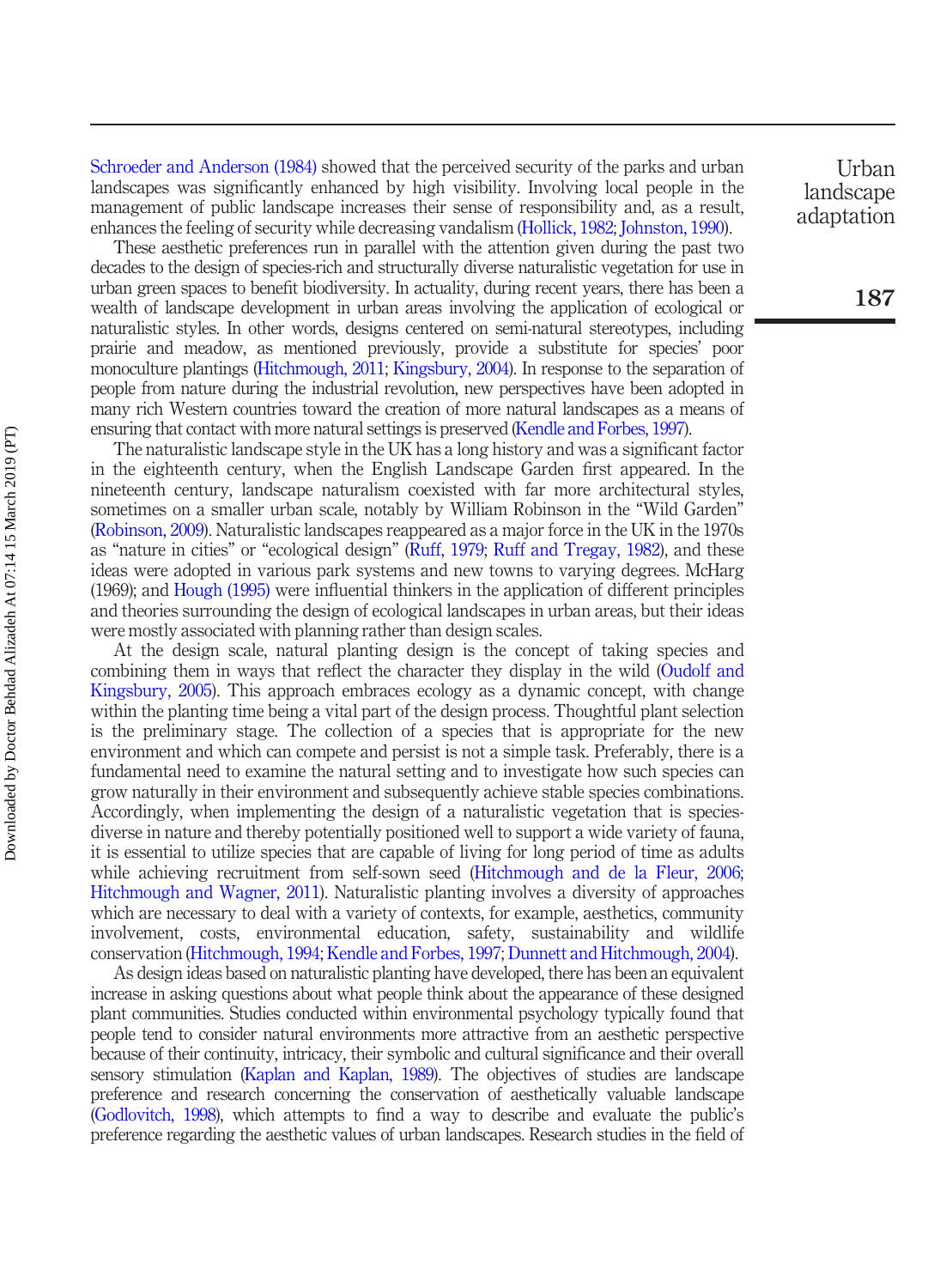landscape preferences and perceptions surrounding urban natural areas is growing [\(Chiesura,](#page-12-0) [2004;](#page-12-0) [Jorgensen, 2004](#page-14-19); [Özgüner and Kendle, 2006](#page-14-15)), most recently driven by the increasing importance of biodiversity policy in urban areas. The difficulties in this literature are that it often deals with notions being so vague or sometimes meaningless. Just because someone implies that they prefer natural environments does not mean they favor environments which are, at the human scale, relatively disordered. Hence, there is a need for vegetation to be designed with attention to aesthetic principles if it is to achieve the aim of being well understood and appreciated by the public as a whole [\(Dunnett and Hitchmough, 2004\)](#page-12-8). **IJCCSM** 

#### 8. Conclusion

<span id="page-12-21"></span><span id="page-12-14"></span><span id="page-12-7"></span><span id="page-12-2"></span>Improving the quality of life, human well-being and biodiversity are currently important policy drivers in metropolitan areas and megacities through urban green space. Green spaces are one of the most important wildlife habitats in the urban area. Herbaceous vegetation is an increasingly essential element of the urban landscape. Currently, public and professional urban designers increasingly accept naturalistic planting design, semi-natural grassland and meadow in the urban landscape. Both native and exotic species have an essential role in naturalistic planting design. Understanding the process of climate change adaptation is necessary to designing plant communities for use in public landscapes. Increased  $CO<sub>2</sub>$  and air temperature in conjunction with the changing rainfall conditions, as the three critical factors of climate change, potentially alter almost all world ecosystems. Climate change provides new opportunities, and in some cases, an obligate need to use nonnative plant species in conjunction with native plant species, not only to reduce the side effects of climate change but also to increase the species diversity and aesthetic value in meadow-like naturalistic planting design.

#### <span id="page-12-22"></span><span id="page-12-10"></span><span id="page-12-9"></span><span id="page-12-5"></span><span id="page-12-0"></span>References

- <span id="page-12-19"></span>Alizadeh, B. (2016), "The impacts of climate change on designing sustainable urban landscapes", Doctoral dissertation, University of Sheffield, Sheffield.
- <span id="page-12-16"></span>Angold, P.G., Sadler, J.P., Hill, M.O., Pullin, A., Rushton, S., Austin, K., Small, E., Wood, B., Wadsworth, R., Sanderson, R. and Thompson, K. (2006), "Biodiversity in urban habitat patches", [Science of](https://www.emeraldinsight.com/action/showLinks?doi=10.1108%2FIJCCSM-10-2017-0179&crossref=10.1016%2Fj.scitotenv.2005.08.035&isi=000237870500015&citationId=p_2) [the Total Environment](https://www.emeraldinsight.com/action/showLinks?doi=10.1108%2FIJCCSM-10-2017-0179&crossref=10.1016%2Fj.scitotenv.2005.08.035&isi=000237870500015&citationId=p_2), Vol. 360 Nos 1/3, pp. 196-204.
- <span id="page-12-17"></span>Asteraki, E.J., Hart, B.J., Ings, T.C. and Manley, W.J. (2004), "Factors influencing the plant and invertebrate diversity of arable field margins", [Agriculture, Ecosystems & Environment](https://www.emeraldinsight.com/action/showLinks?doi=10.1108%2FIJCCSM-10-2017-0179&crossref=10.1016%2Fj.agee.2003.07.003&isi=000220116800010&citationId=p_3), Vol. 102 No. 2, pp. 219-231.
- <span id="page-12-18"></span><span id="page-12-8"></span>Bachelet, D. and Gay, C.A. (1993), "The impacts of climate change on rice yield: a comparison of four model performances", [Ecological Modelling](https://www.emeraldinsight.com/action/showLinks?doi=10.1108%2FIJCCSM-10-2017-0179&crossref=10.1016%2F0304-3800%2893%2990127-E&isi=A1993KL67900004&citationId=p_4), Vol. 65 Nos 1/2, pp. 71-93.
- <span id="page-12-12"></span>Bakkenes, M., Alkemade, J.R.M., Ihle, F., Leemans, R. and Latour, J.B. (2002), "Assessing effects of forecasted climate change on the diversity and distribution of European higher plants for 2050", [Global Change Biology](https://www.emeraldinsight.com/action/showLinks?doi=10.1108%2FIJCCSM-10-2017-0179&crossref=10.1046%2Fj.1354-1013.2001.00467.x&isi=000175570200009&citationId=p_5), Vol. 8 No. 4, pp. 390-407.
- <span id="page-12-13"></span>Barbosa, O., Tratalos, J.A., Armsworth, P.R., Davies, R.G., Fuller, R.A., Johnson, P. and Gaston, K.J. (2007), "Who benefits from access to green space? a case study from Sheffield, UK", *[Landscape](https://www.emeraldinsight.com/action/showLinks?doi=10.1108%2FIJCCSM-10-2017-0179&crossref=10.1016%2Fj.landurbplan.2007.04.004&isi=000251814200009&citationId=p_6)* [and Urban Planning](https://www.emeraldinsight.com/action/showLinks?doi=10.1108%2FIJCCSM-10-2017-0179&crossref=10.1016%2Fj.landurbplan.2007.04.004&isi=000251814200009&citationId=p_6), Vol. 83 Nos. 2/3, pp. 187-195.
- <span id="page-12-15"></span><span id="page-12-4"></span>Beier, C., Gundersen, P., and Rasmussen, L. (1998), "European experience of manipulation of forest ecosystems by roof cover: possibilities and limitations", Experimental Reversal of Acid Rain Effects: The Gårdsjön Roof Project, John Wiley and Sons, New York, pp. 397-410.
- <span id="page-12-3"></span>Beier, C., Emmett, B., Gundersen, P., Tietema, A., Penuelas, J., Estiarte, M., Gordon, C., Gorissen, A., Llorens, L., Roda, F. and Williams, D. (2004), "Novel approaches to study climate change effects

<span id="page-12-1"></span>11,2

<span id="page-12-20"></span><span id="page-12-11"></span><span id="page-12-6"></span>188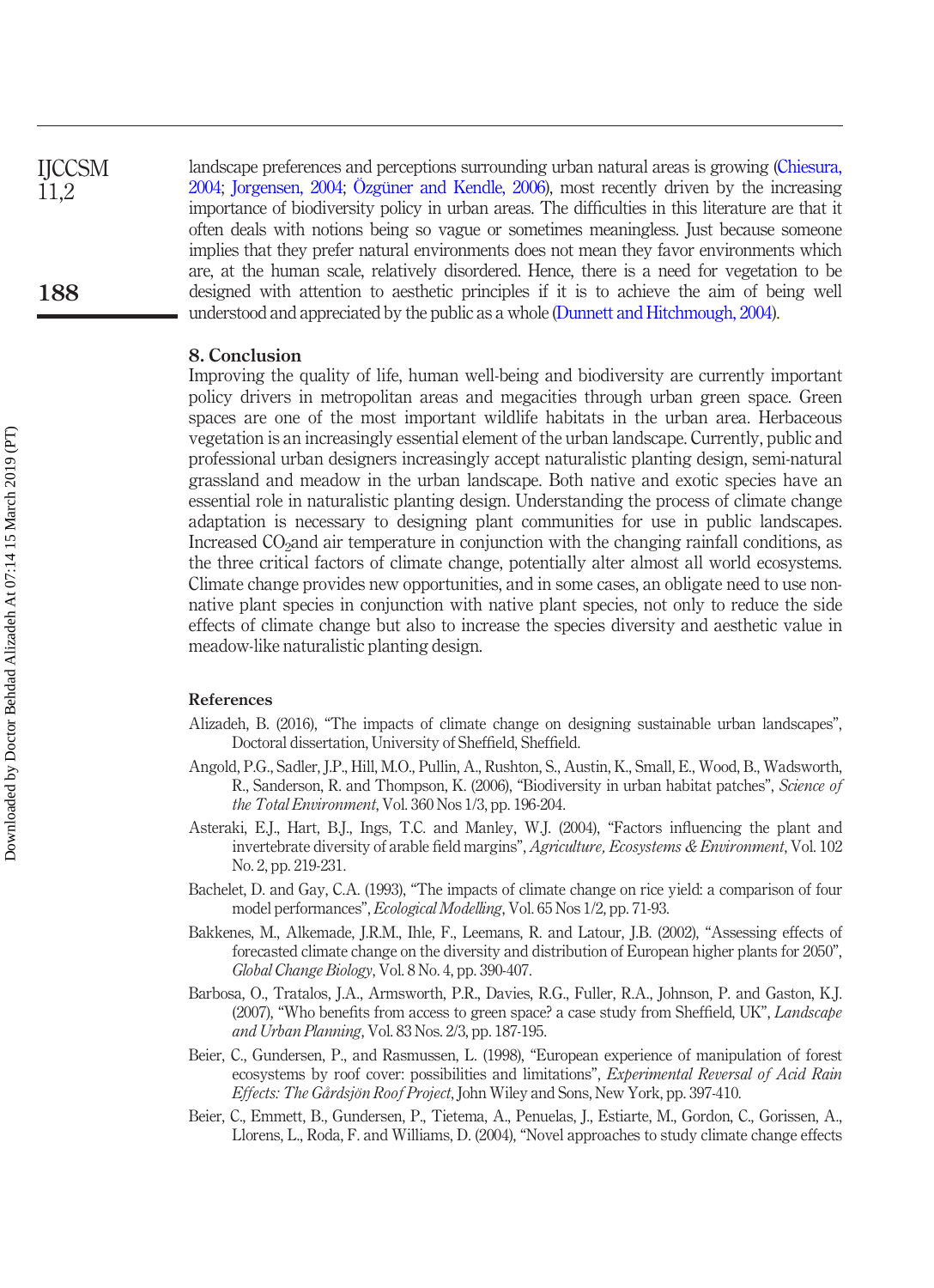<span id="page-13-22"></span><span id="page-13-0"></span>on terrestrial ecosystems in the field: drought and passive nighttime warming", [Ecosystems](https://www.emeraldinsight.com/action/showLinks?doi=10.1108%2FIJCCSM-10-2017-0179&crossref=10.1007%2Fs10021-004-0178-8&isi=000224143500001&citationId=p_8), Vol. 7 No. 6, pp. 583-597.

- Bigler, C., Bräker, O.U., Bugmann, H., Dobbertin, M. and Rigling, A. (2006), "Drought as an inciting mortality factor in scots pine stands of the Valais, Switzerland", [Ecosystems](https://www.emeraldinsight.com/action/showLinks?doi=10.1108%2FIJCCSM-10-2017-0179&crossref=10.1007%2Fs10021-005-0126-2&isi=000237121600002&citationId=p_9), Vol. 9 No. 3, pp. 330-343.
- <span id="page-13-8"></span>Bisgrove, R. and Hadley, P. (2002), Gardening in the Global Greenhouse: The Impacts of Climate Change on Gardens in the UK, The UK Climate Impacts Programme, Reading.
- <span id="page-13-6"></span>Bradshaw, A.D. and Handley, J. (1982), "An ecological approach to landscape design: principles and problems", Landscape Design, Vol. 138, pp. 30-34.
- <span id="page-13-7"></span>Briner, T. and Frank, T. (1998), "The palatability of 78 wildflower strip plants to the slug Arion lusitanicus", [Annals of Applied Biology](https://www.emeraldinsight.com/action/showLinks?doi=10.1108%2FIJCCSM-10-2017-0179&crossref=10.1111%2Fj.1744-7348.1998.tb05808.x&isi=000077678000012&citationId=p_12), Vol. 133 No. 1, pp. 123-133.
- <span id="page-13-9"></span>Broadmeadow, M.S. (Ed.) (2002), *Climate Change: Impacts on UK Forests (Vol. 125)*, Forestry Commission, Scotland.
- <span id="page-13-2"></span>Broadmeadow, M.S.J., Ray, D. and Samuel, C.J.A. (2005), "Climate change and the future for broadleaved tree species in Britain", [Forestry: An International Journal of Forest Research](https://www.emeraldinsight.com/action/showLinks?doi=10.1108%2FIJCCSM-10-2017-0179&crossref=10.1093%2Fforestry%2Fcpi014&citationId=p_14), Vol. 78 No. 2, pp. 145-161.
- <span id="page-13-16"></span>Brooker, R. and Corder, M. (Eds) (1986), *Environmental Economy*, E. & FN Spon, London.
- <span id="page-13-1"></span>Bruelheide, H. and Scheidel, U. (1999), "Slug herbivory as a limiting factor for the geographical range of Arnica Montana", [Journal of Ecology](https://www.emeraldinsight.com/action/showLinks?doi=10.1108%2FIJCCSM-10-2017-0179&crossref=10.1046%2Fj.1365-2745.1999.00403.x&isi=000083683500009&citationId=p_16), Vol. 87 No. 5, pp. 839-848.
- <span id="page-13-21"></span>Burt, P.J.A. (2002),"Weather and pests", [Weather](https://www.emeraldinsight.com/action/showLinks?doi=10.1108%2FIJCCSM-10-2017-0179&crossref=10.1002%2Fwea.6080570506&citationId=p_17), Vol. 57 No. 5, pp. 180-184.
- <span id="page-13-5"></span>Cannell, M.G.R., 1985."Dry matter partitioning in tree crops", Huntingdon, pp. 160-193.
- <span id="page-13-20"></span>Chan, K.M., Shaw, M.R., Cameron, D.R., Underwood, E.C. and Daily, G.C. (2006), "Conservation planning for ecosystem services", [PLoS Biology](https://www.emeraldinsight.com/action/showLinks?doi=10.1108%2FIJCCSM-10-2017-0179&crossref=10.1371%2Fjournal.pbio.0040379&isi=000242649200025&citationId=p_19), Vol. 4 No. 11, p. e379.
- Chiesura, A. (2004), "The role of urban parks for the sustainable city", *[Landscape and Urban Planning](https://www.emeraldinsight.com/action/showLinks?doi=10.1108%2FIJCCSM-10-2017-0179&crossref=10.1016%2Fj.landurbplan.2003.08.003&isi=000220414700009&citationId=p_20)*, Vol. 68 No. 1, pp. 129-138.
- <span id="page-13-13"></span>Cole, D.N. (1983), "[Monitoring the condition of wilderness campsites \(No. 04;](https://www.emeraldinsight.com/action/showLinks?doi=10.1108%2FIJCCSM-10-2017-0179&crossref=10.2737%2FINT-RP-312&citationId=p_21) USDA, FOLLETO 4.)", US Department of Agriculture, Forest Service, Intermountain Forest and Range Experiment Station, Utah.
- <span id="page-13-14"></span>Crisp, T.M., Clegg, E.D., Cooper, R.L., Wood, W.P., Anderson, D.G., Baetcke, K.P., Hoffmann, J.L., Morrow, M.S., Rodier, D.J., Schaeffer, J.E. and Touart, L.W. (1998), "Environmental endocrine disruption: an effects assessment and analysis", [Environmental Health Perspectives](https://www.emeraldinsight.com/action/showLinks?doi=10.1108%2FIJCCSM-10-2017-0179&crossref=10.1289%2Fehp.98106s111&citationId=p_22), Vol. 106 No. 1, p. 11.
- <span id="page-13-10"></span>Davis, M.B. (1989), "Lags in vegetation response to greenhouse warming", [Climatic Change](https://www.emeraldinsight.com/action/showLinks?doi=10.1108%2FIJCCSM-10-2017-0179&crossref=10.1007%2FBF00138846&isi=A1989CB29200007&citationId=p_23), Vol. 15 Nos 1/2, pp. 75-82.
- <span id="page-13-15"></span>Dunnett, N. and Hitchmough, J. (1996), "Excitement and energy", *Landscape Design*, Vol. 251, pp. 43-46.
- Dunnett, N. and Clayden, A. (2000), "Resources: The raw materials of landscape", Landscape and Sustainability, Architectural Press, London.
- <span id="page-13-12"></span>Dunnett, N. and Hitchmough, J. (2004), [The Dynamic Landscape: Design, Ecology and Management of](https://www.emeraldinsight.com/action/showLinks?doi=10.1108%2FIJCCSM-10-2017-0179&crossref=10.4324%2F9780203402870&citationId=p_26) [Naturalistic Urban Planting](https://www.emeraldinsight.com/action/showLinks?doi=10.1108%2FIJCCSM-10-2017-0179&crossref=10.4324%2F9780203402870&citationId=p_26), Taylor & Francis, New York.
- <span id="page-13-17"></span>Fenner, M., Hanley, M.E. and Lawrence, R. (1999), "Comparison of seedling and adult palatability in annual and perennial plants", [Functional Ecology](https://www.emeraldinsight.com/action/showLinks?doi=10.1108%2FIJCCSM-10-2017-0179&crossref=10.1046%2Fj.1365-2435.1999.00346.x&isi=000082889300012&citationId=p_27), Vol. 13 No. 4, pp. 546-551.
- <span id="page-13-19"></span><span id="page-13-11"></span>Frank, T. (2003), "Influence of slug herbivory on the vegetation development in an experimental wildflower strip", *[Basic and Applied Ecology](https://www.emeraldinsight.com/action/showLinks?doi=10.1108%2FIJCCSM-10-2017-0179&crossref=10.1078%2F1439-1791-00117&isi=000181883800005&citationId=p_28)*, Vol. 4 No. 2, pp. 139-147.
- <span id="page-13-4"></span>Gifford, R.M., Thorne, J.H., Hitz, W.D. and Giaquinta, R.T. (1984), "Crop productivity and photoassimilate partitioning", [Science \(New York, N.Y.](https://www.emeraldinsight.com/action/showLinks?doi=10.1108%2FIJCCSM-10-2017-0179&crossref=10.1126%2Fscience.225.4664.801&isi=A1984TE37100007&citationId=p_29)), Vol. 225 No. 4664, pp. 801-808.
- <span id="page-13-3"></span>Gilbert, O.L. and Anderson, P. (1998), *Habitat Creation and Repair*, Oxford University Press on Demand, Oxford.
- <span id="page-13-18"></span>Gill, S. (2006), "Climate change and urban greenspace", Doctoral dissertation, The University of Manchester, Manchester.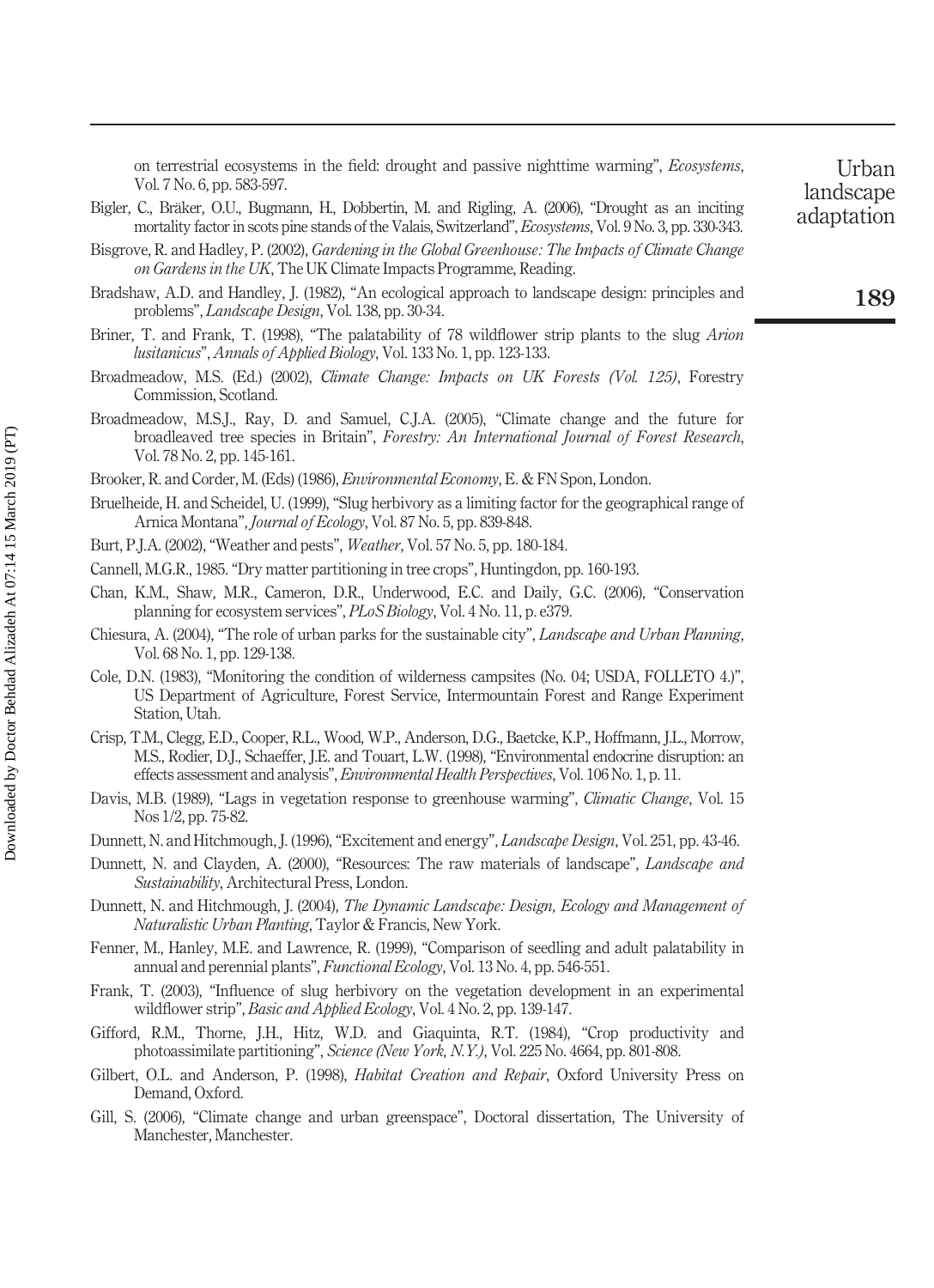<span id="page-14-19"></span><span id="page-14-18"></span><span id="page-14-17"></span><span id="page-14-16"></span><span id="page-14-15"></span><span id="page-14-14"></span><span id="page-14-13"></span><span id="page-14-12"></span><span id="page-14-11"></span><span id="page-14-10"></span><span id="page-14-9"></span><span id="page-14-8"></span><span id="page-14-7"></span><span id="page-14-6"></span><span id="page-14-5"></span><span id="page-14-4"></span><span id="page-14-3"></span><span id="page-14-2"></span><span id="page-14-1"></span><span id="page-14-0"></span>

| <b>IJCCSM</b><br>11,2 | Gill, S.E., Handley, J.F., Ennos, A.R. and Pauleit, S. (2007), "Adapting cities for climate change: the role<br>of the green infrastructure", Built Environment, Vol. 33 No. 1, pp. 115-133.                                                                           |
|-----------------------|------------------------------------------------------------------------------------------------------------------------------------------------------------------------------------------------------------------------------------------------------------------------|
|                       | Godlovitch, S. (1998), "Valuing nature and the autonomy of natural aesthetics", <i>The British Journal of</i><br>Aesthetics, Vol. 38 No. 2, pp. 180-197.                                                                                                               |
|                       | Goldberg, D.E. and Miller, T.E. (1990), "Effects of different resource additions of species diversity in an<br>annual plant community", Ecology, Vol. 71 No. 1, pp. 213-225.                                                                                           |
| 190                   | Greater Manchester Fire and Rescue Service (2006), "Firefighters feel heat during warm spell",<br>available at: www.manchesterfire.gov.uk/gen/news_display.asp?id7=&id8=&id9=276 (accessed<br>4 September 2013).                                                       |
|                       | Grime, J.P. (1973), "Competitive exclusion in herbaceous vegetation", Nature, Vol. 242 No. 5396, p. 344.                                                                                                                                                               |
|                       | Grimshaw, J. and Bayton, R. (2009), New Trees: Recent Introductions to Cultivation, Royal Botanic<br>Gardens, Sydney.                                                                                                                                                  |
|                       | Groenewegen, P.P., Van den Berg, A.E., De Vries, S. and Verheij, R.A. (2006), "Vitamin G: effects of<br>green space on health, well-being, and social safety", BMC Public Health, Vol. 6 No. 1, p. 149.                                                                |
|                       | Hands, D.E. and Brown, R.D. (2002), "Enhancing visual preference of ecological rehabilitation sites",<br>Landscape and Urban Planning, Vol. 58 No. 1, pp. 57-70.                                                                                                       |
|                       | Hartig, T., Mang, M. and Evans, G.W. (1991), "Restorative effects of natural environment experiences",<br><i>Environment and Behavior</i> , Vol. 23 No. 1, pp. 3-26.                                                                                                   |
|                       | Hitchmough, J.D. (1994), Urban Landscape Management, Inkata Press, Stuttgart.                                                                                                                                                                                          |
|                       | Hitchmough, J. (2011), "Exotic plants and plantings in the sustainable, designed urban landscape",<br>Landscape and Urban Planning, Vol. 100 No. 4, pp. 380-382.                                                                                                       |
|                       | Hitchmough, J. and De la Fleur, M. (2006), "Establishing North American prairie vegetation in urban<br>parks in Northern England: effect of management and soil type on long-term community<br>development", Landscape and Urban Planning, Vol. 78 No. 4, pp. 386-397. |
|                       | Hitchmough, J. and Dunnett, N. (2004a), 'Naturalistic herbaceous vegetation for urban landscapes", The<br>Dynamic Landscape, Design, Ecology and Management of Naturalistic Urban Planting, Spon<br>Press, London, pp. 130-183.                                        |
|                       | Hitchmough, J. and Dunnett, N. (2004b), Introduction to naturalistic planting in urban landscapes. The<br>Dynamic Landscape, Taylor & Francis, New York, pp. 1-32.                                                                                                     |
|                       | Hitchmough, J. and Wagner, M. (2011), "Slug grazing effects on seedling and adult life stages of North<br>American prairie plants used in designed urban landscapes", Urban Ecosystems, Vol. 14 No. 2,<br>pp. 279-302.                                                 |
|                       | Hitchmough, J. and Woudstra, J. (1999), "The ecology of exotic herbaceous perennials grown in<br>managed, native grassy vegetation in urban landscapes", Landscape and Urban Planning,<br>Vol. 45 Nos 2/3, pp. 107-121.                                                |
|                       | Holland, K.D., Mcdonnell, M.J. and Williams, N.S. (2007), "Abundance, species richness and feeding<br>preferences of introduced molluscs in native grasslands of Victoria, Australia", Austral Ecology,<br>Vol. 32 No. 6, pp. 626-634.                                 |
|                       | Hollick, T. (1982), "Community environment in leeds", <i>Landscape Journal</i> , Vol. 15 No. 2, pp. 15-17.                                                                                                                                                             |
|                       | Hough, M. (1995), Anxiety about Crime: Findings from the 1994 British Crime Survey, Home Office, London.                                                                                                                                                               |
|                       | Hulme, P.E. (1994), "Seedling herbivory in grassland: relative impact of vertebrate and invertebrate<br>herbivores", <i>Journal of Ecology</i> , Vol. 82 No. 4, pp. 873-880.                                                                                           |
|                       | Hulme, M. (2002), "Climate change scenarios for the United Kingdom: the UKCIP02 scientific report",<br>Tyndall Centre for Climate Mental Sciences University, Cambridge.                                                                                               |
|                       | Jim, C.Y. and Chen, W.Y. (2009), "Ecosystem services and valuation of urban forests in China", Cities,<br>Vol. 26 No. 4, pp. 187-194.                                                                                                                                  |
|                       | Johnston, J. (1990), "Nature areas for city people", Nature Areas for City People, Vol. 14.                                                                                                                                                                            |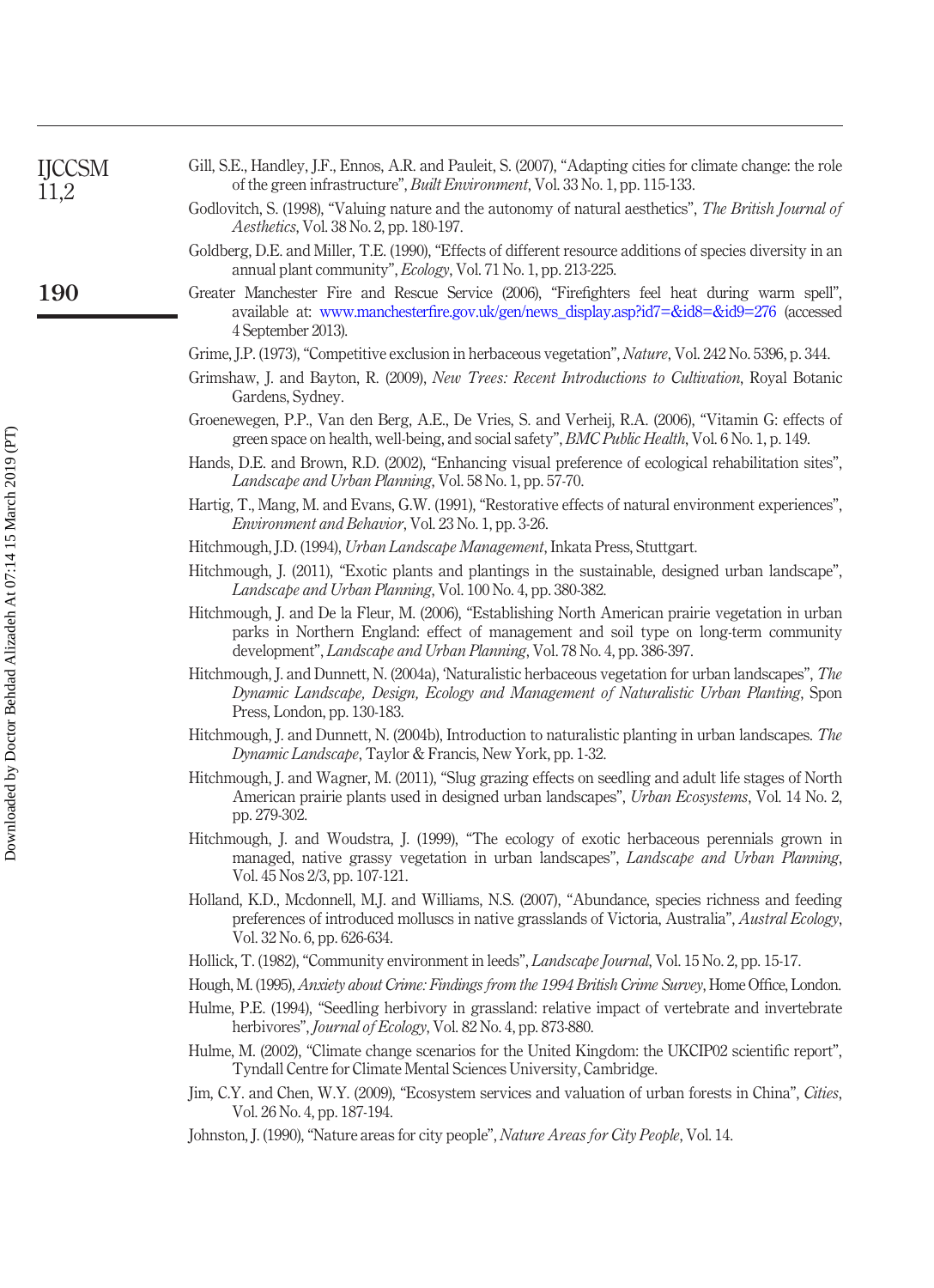<span id="page-15-8"></span>Jorgensen, A., Hitchmough, J. and Calvert, T. (2002), "Woodland spaces and edges: their impact on perception of safety and preference", [Landscape and Urban Planning](https://www.emeraldinsight.com/action/showLinks?doi=10.1108%2FIJCCSM-10-2017-0179&crossref=10.1016%2FS0169-2046%2802%2900052-X&isi=000177312200001&citationId=p_56), Vol. 60 No. 3, pp. 135-150.

Kaplan, R. and Kaplan, S. (1989), The Experience of Nature: A Psychological Perspective, CUP Archive, Cambridge.

- Kendle, A.D. and Rose, J.E. (2000), "The aliens have landed! What are the justifications for 'native only' policies in landscape plantings?", [Landscape and Urban Planning](https://www.emeraldinsight.com/action/showLinks?doi=10.1108%2FIJCCSM-10-2017-0179&crossref=10.1016%2FS0169-2046%2899%2900070-5&isi=000085200900002&citationId=p_60), Vol. 47 Nos. 1/2, pp. 19-31.
- <span id="page-15-10"></span>Kingsbury, N. (2004), "Contemporary overview of naturalistic planting design", The Dynamic Landscape: Design, Ecology and Management of Naturalistic Urban Planting, Taylor & Francis, New York, pp. 81-127.
- <span id="page-15-3"></span><span id="page-15-1"></span>Knapp, A.K., Fay, P.A., Blair, J.M., Collins, S.L., Smith, M.D., Carlisle, J.D., Harper, C.W., Danner, B.T., Lett, M.S. and McCarron, J.K. (2002), "Rainfall variability, carbon cycling, and plant species diversity in a mesic grassland", [Science](https://www.emeraldinsight.com/action/showLinks?doi=10.1108%2FIJCCSM-10-2017-0179&crossref=10.1126%2Fscience.1076347&isi=000179773700051&citationId=p_62), Vol. 298 No. 5601, pp. 2202-2205.
- Ladanyi, M. and Horvath, L. (2010), "A review of the potential climate change impact on insect populations- general and agricultural aspects", [Applied Ecology and Environmental Research](https://www.emeraldinsight.com/action/showLinks?doi=10.1108%2FIJCCSM-10-2017-0179&crossref=10.15666%2Faeer%2F0802_143151&isi=000279349700005&citationId=p_63), Vol. 8 No. 2, pp. 143-152.
- <span id="page-15-15"></span><span id="page-15-6"></span>Larcher, W. (2003), [Physiological Plant Ecology: Ecophysiology and Stress Physiology of Functional](https://www.emeraldinsight.com/action/showLinks?doi=10.1108%2FIJCCSM-10-2017-0179&crossref=10.1007%2F978-3-662-05214-3&citationId=p_64) [Groups](https://www.emeraldinsight.com/action/showLinks?doi=10.1108%2FIJCCSM-10-2017-0179&crossref=10.1007%2F978-3-662-05214-3&citationId=p_64), Springer Science & Business Media, New York.
- Luscombe, G. and Scott, R. (2004), Wildflowers Work: A Guide to Creating and Managing New Wildflower Landscapes, Landlife, Amsterdam.
- <span id="page-15-9"></span>Maas, J., Spreeuwenberg, P., Van Winsum-Westra, M., Verheij, R.A., Vries, S. and Groenewegen, P.P. (2009), "Is green space in the living environment associated with people's feelings of social safety?", *[Environment and Planning A](https://www.emeraldinsight.com/action/showLinks?doi=10.1108%2FIJCCSM-10-2017-0179&crossref=10.1068%2Fa4196&isi=000268692500015&citationId=p_66)*, Vol. 41 No. 7, pp. 1763-1777.
- <span id="page-15-17"></span><span id="page-15-16"></span>Melillo, J.M., McGuire, A.D., Kicklighter, D.W., Moore, B., Vorosmarty, C.J. and Schloss, A.L. (1993), "Global climate change and terrestrial net primary production", [Nature](https://www.emeraldinsight.com/action/showLinks?doi=10.1108%2FIJCCSM-10-2017-0179&crossref=10.1038%2F363234a0&isi=A1993LC86600042&citationId=p_67), Vol. 363 No. 6426, p. 234.
- <span id="page-15-13"></span>Mittelbach, G.G., Steiner, C.F., Scheiner, S.M., Gross, K.L., Reynolds, H.L., Waide, R.B., Willig, M.R., Dodson, S.I. and Gough, L. (2001), "What is the observed relationship between species richness and productivity?", [Ecology](https://www.emeraldinsight.com/action/showLinks?doi=10.1108%2FIJCCSM-10-2017-0179&crossref=10.1890%2F0012-9658%282001%29082%5B2381%3AWITORB%5D2.0.CO%3B2&isi=000171049100001&citationId=p_68), Vol. 82 No. 9, pp. 2381-2396.
- <span id="page-15-11"></span>Moraal, L.G. and op Akkerhuis, G.A.J. (2011), "Changing patterns in insect pests on trees in The Netherlands since 1946 in relation to human induced habitat changes and climate factors – an analysis of historical data", [Forest Ecology and Management](https://www.emeraldinsight.com/action/showLinks?doi=10.1108%2FIJCCSM-10-2017-0179&crossref=10.1016%2Fj.foreco.2010.09.024&isi=000285132000006&citationId=p_69), Vol. 261 No. 1, pp. 50-61.
- <span id="page-15-14"></span><span id="page-15-12"></span>Nystrand, O. and Granström, A. (1997), "Forest floor moisture controls predator activity on juvenile seedlings of Pinus sylvestris", [Canadian Journal of Forest Research](https://www.emeraldinsight.com/action/showLinks?doi=10.1108%2FIJCCSM-10-2017-0179&crossref=10.1139%2Fx97-148&isi=000071458200005&citationId=p_70), Vol. 27 No. 11, pp. 1746-1752.
- <span id="page-15-2"></span>Oudolf, P. and Kingsbury, N. (2005), Planting Design: Gardens in Time and Space, Timber Press, Portland.
- Özgüner, H. and Kendle, A.D. (2006), "Public attitudes towards naturalistic versus designed landscapes in the city of Sheffield (UK)", [Landscape and Urban Planning](https://www.emeraldinsight.com/action/showLinks?doi=10.1108%2FIJCCSM-10-2017-0179&crossref=10.1016%2Fj.landurbplan.2004.10.003&isi=000233329900005&citationId=p_72), Vol. 74 No. 2, pp. 139-157.
- <span id="page-15-5"></span>Özgüner, H., Kendle, A.D. and Bisgrove, R.J. (2007), "Attitudes of landscape professionals towards naturalistic versus formal urban landscapes in the UK", [Landscape and Urban Planning](https://www.emeraldinsight.com/action/showLinks?doi=10.1108%2FIJCCSM-10-2017-0179&crossref=10.1016%2Fj.landurbplan.2006.10.002&isi=000247084200004&citationId=p_73), Vol. 81 Nos 1/2, pp. 34-45.
- <span id="page-15-4"></span>Parker, I.M., Simberloff, D., Lonsdale, W.M., Goodell, K., Wonham, M., Kareiva, P.M., Williamson, M.H., Von Holle, B.M.P.B., Moyle, P.B., Byers, J.E. and Goldwasser, L. (1999), "Impact: toward a

Urban

<span id="page-15-0"></span>Keller, M., Kollmann, J. and Edwards, P.J. (1999), "Palatability of weeds from different European origins to the slugs Deroceras reticulatum Müller and Arion lusitanicus Mabille", [Acta Oecologica](https://www.emeraldinsight.com/action/showLinks?doi=10.1108%2FIJCCSM-10-2017-0179&crossref=10.1016%2FS1146-609X%2899%2980023-X&isi=000080136600006&citationId=p_58), Vol. 20 No. 2, pp. 109-118.

<span id="page-15-7"></span>Kendle, T. and Forbes, S. (1997), Urban Nature Conservation, E & FN Spon, London, p. 264.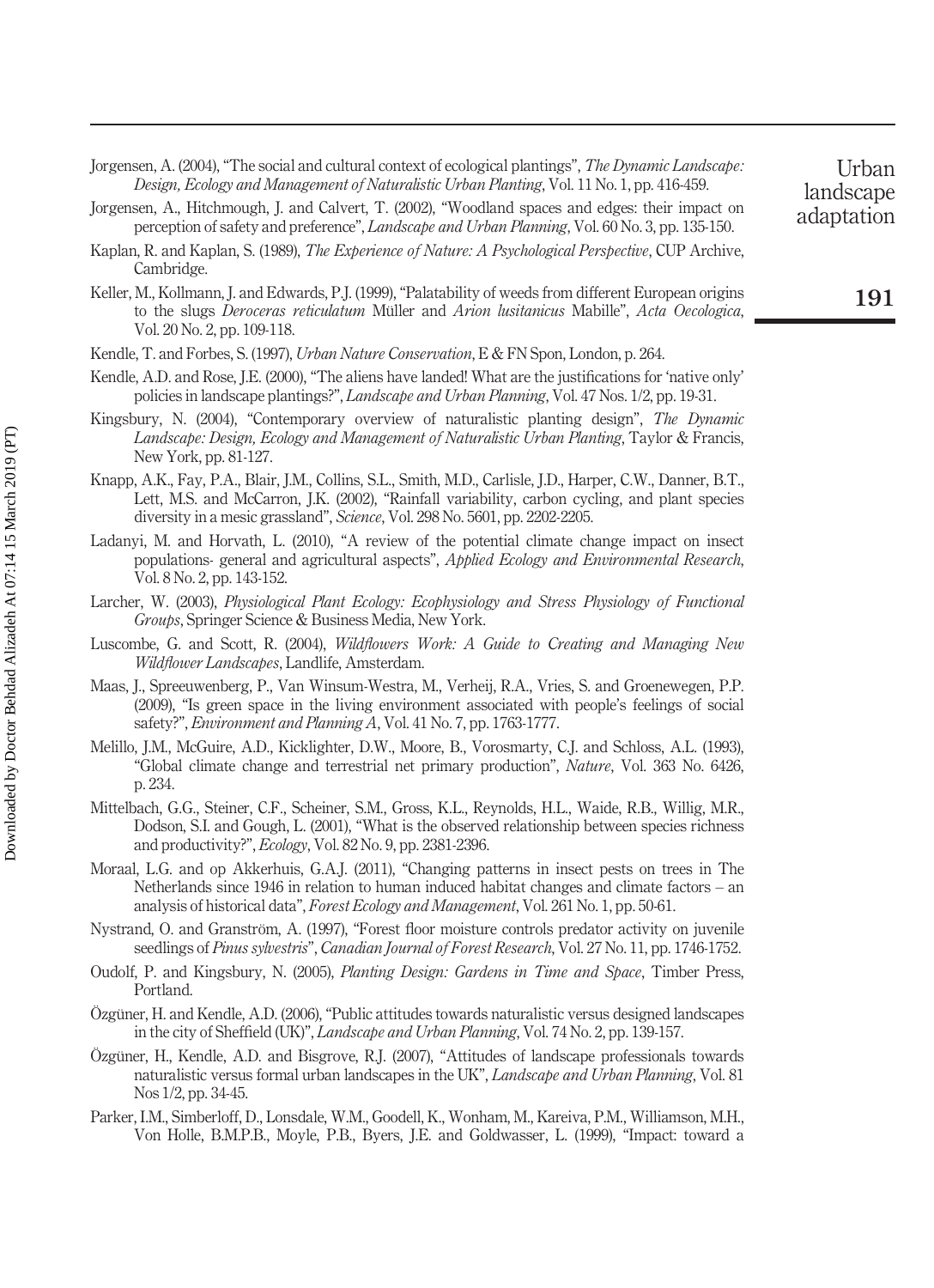|                  | framework for understanding the ecological effects of invaders", <i>Biological Invasions</i> , Vol. 1 |  |  |  |  |  |
|------------------|-------------------------------------------------------------------------------------------------------|--|--|--|--|--|
| No. 1, pp. 3-19. |                                                                                                       |  |  |  |  |  |

- Parmesan, C., Ryrholm, N., Stefanescu, C., Hill, J.K., Thomas, C.D., Descimon, H., Huntley, B., Kaila, L., Kullberg, J., Tammaru, T. and Tennent, W.J. (1999), "Poleward shifts in geographical ranges of butterfly species associated with regional warming", [Nature](https://www.emeraldinsight.com/action/showLinks?doi=10.1108%2FIJCCSM-10-2017-0179&crossref=10.1038%2F21181&isi=000080778400054&citationId=p_75), Vol. 399 No. 6736, p. 579.
- <span id="page-16-3"></span>Pickett, S.T., Cadenasso, M.L., Grove, J.M., Boone, C.G., Groffman, P.M., Irwin, E., Kaushal, S.S., Marshall, V., McGrath, B.P., Nilon, C.H. and Pouyat, R.V. (2011), "Urban ecological systems: Scientific foundations and a decade of progress", [Journal of Environmental Management](https://www.emeraldinsight.com/action/showLinks?doi=10.1108%2FIJCCSM-10-2017-0179&crossref=10.1016%2Fj.jenvman.2010.08.022&isi=000286782400002&citationId=p_76), Vol. 92 No. 3, pp. 331-362.
- <span id="page-16-0"></span>Prather, C.M., Pelini, S.L., Laws, A., Rivest, E., Woltz, M., Bloch, C.P., Del Toro, I., Ho, C.K., Kominoski, J., Newbold, T.A. and Parsons, S. (2013), "Invertebrates, ecosystem services and climate change", [Biological Reviews](https://www.emeraldinsight.com/action/showLinks?doi=10.1108%2FIJCCSM-10-2017-0179&crossref=10.1111%2Fbrv.12002&isi=000317067900005&citationId=p_77), Vol. 88 No. 2, pp. 327-348.
- <span id="page-16-4"></span>Rafferty, N.E. and Ives, A.R. (2011), "Effects of experimental shifts in flowering phenology on plant– pollinator interactions", [Ecology Letters](https://www.emeraldinsight.com/action/showLinks?doi=10.1108%2FIJCCSM-10-2017-0179&crossref=10.1111%2Fj.1461-0248.2010.01557.x&isi=000285302500011&citationId=p_78), Vol. 14 No. 1, pp. 69-74.
- Raven, P.H., Evert, R.F., and Eichhorn, S.E. (2005), Biology of Plants, Macmillan, New York.
- <span id="page-16-10"></span><span id="page-16-9"></span>Reich, P.B., Tilman, D., Craine, J., Ellsworth, D., Tjoelker, M.G., Knops, J., Wedin, D., Naeem, S., Bahauddin, D., Goth, J. and Bengtson, W. (2001), "Do species and functional groups differ in acquisition and use of C, N and water under varying atmospheric CO2 and N availability regimes? a field test with 16 grassland species", *[New Phytologist](https://www.emeraldinsight.com/action/showLinks?doi=10.1108%2FIJCCSM-10-2017-0179&crossref=10.1046%2Fj.1469-8137.2001.00114.x&isi=000168361500021&citationId=p_80)*, Vol. 150 No. 2, pp. 435-448.
- <span id="page-16-8"></span>Robinson, W. (2009), The Wild Garden: Expanded Edition, Timber Press, Portland.
- <span id="page-16-7"></span>Roetzer, T., Wittenzeller, M., Haeckel, H. and Nekovar, J. (2000), "Phenology in Central Europe – differences and trends of spring phenophases in urban and rural areas", [International Journal of](https://www.emeraldinsight.com/action/showLinks?doi=10.1108%2FIJCCSM-10-2017-0179&crossref=10.1007%2Fs004840000062&isi=000088875000002&citationId=p_82) [Biometeorology](https://www.emeraldinsight.com/action/showLinks?doi=10.1108%2FIJCCSM-10-2017-0179&crossref=10.1007%2Fs004840000062&isi=000088875000002&citationId=p_82), Vol. 44 No. 2, pp. 60-66.
- <span id="page-16-12"></span>Rojas, M.R., Locatelli, B. and Billings, R. (2010), "Climate change and outbreaks of Southern pine beetle in Honduras", [Forest Systems](https://www.emeraldinsight.com/action/showLinks?doi=10.1108%2FIJCCSM-10-2017-0179&crossref=10.5424%2Ffs%2F2010191-01168&isi=000277869800007&citationId=p_83), Vol. 19 No. 1, pp. 70-76.
- <span id="page-16-1"></span>Ruff, A.R. (1979), *Holland & the Ecological Landscape*, Department of Town and Country Planning, the University of Manchester, Manchester.
- <span id="page-16-6"></span>Ruff, A.R. and Tregay, R. (Eds) (1982), An Ecological Approach to Urban Landscape Design (Vol. 8), Department of Town and Country Planning, University of Manchester, Manchester.
- <span id="page-16-2"></span>Salisbury, A., Armitage, J., Bostock, H., Perry, J., Tatchell, M. and Thompson, K. (2015), "EDITOR'S CHOICE: enhancing gardens as habitats for flower-visiting aerial insects (pollinators): should we plant native or exotic species?", [Journal of Applied Ecology](https://www.emeraldinsight.com/action/showLinks?doi=10.1108%2FIJCCSM-10-2017-0179&crossref=10.1111%2F1365-2664.12499&isi=000361186500006&citationId=p_86), Vol. 52 No. 5, pp. 1156-1164.
- Scheidel, U. and Bruelheide, H. (1999), "Selective slug grazing on Montane meadow plants", [Journal of](https://www.emeraldinsight.com/action/showLinks?doi=10.1108%2FIJCCSM-10-2017-0179&crossref=10.1046%2Fj.1365-2745.1999.00402.x&isi=000083683500008&citationId=p_87) [Ecology](https://www.emeraldinsight.com/action/showLinks?doi=10.1108%2FIJCCSM-10-2017-0179&crossref=10.1046%2Fj.1365-2745.1999.00402.x&isi=000083683500008&citationId=p_87), Vol. 87 No. 5, pp. 828-838.
- Schmitz, D.C. and Simberloff, D. (1997), "Biological invasions: a growing threat", [Issues in Science and](https://www.emeraldinsight.com/action/showLinks?doi=10.1108%2FIJCCSM-10-2017-0179&isi=A1997XK37900030&citationId=p_88) [Technology](https://www.emeraldinsight.com/action/showLinks?doi=10.1108%2FIJCCSM-10-2017-0179&isi=A1997XK37900030&citationId=p_88), Vol. 13 No. 4, pp. 33-40.
- Schroeder, H.W. and Anderson, L.M. (1984), "Perception of personal safety in urban recreation sites", [Journal of Leisure Research](https://www.emeraldinsight.com/action/showLinks?doi=10.1108%2FIJCCSM-10-2017-0179&crossref=10.1080%2F00222216.1984.11969584&isi=A1984TE61800008&citationId=p_89), Vol. 16 No. 2, p. 178.
- Shaw, M.R., Zavaleta, E.S., Chiariello, N.R., Cleland, E.E., Mooney, H.A. and Field, C.B. (2002), "Grassland responses to global environmental changes suppressed by elevated CO2", [Science](https://www.emeraldinsight.com/action/showLinks?doi=10.1108%2FIJCCSM-10-2017-0179&crossref=10.1126%2Fscience.1075312&isi=000179629200044&citationId=p_90) [\(New York, N.Y.](https://www.emeraldinsight.com/action/showLinks?doi=10.1108%2FIJCCSM-10-2017-0179&crossref=10.1126%2Fscience.1075312&isi=000179629200044&citationId=p_90)), Vol. 298 No. 5600, pp. 1987-1990.
- Sparks, T., Gill, R. and Broadmeadow, M.S.J. (2002), "Climate change and the seasonality of woodland flora and fauna", Forestry Commission Bulletin, Vol. 125, pp. p69-p82.
- The London Climate Change Partnership (2018), London's Warming The Impacts of Climate Change on London, available at: [https://ukcip.ouce.ox.ac.uk/wp-content/PDFs/London\\_tech.](https://ukcip.ouce.ox.ac.uk/wp-content/PDFs/London_tech.pdf) [pdf](https://ukcip.ouce.ox.ac.uk/wp-content/PDFs/London_tech.pdf) (accessed 3 July 2018).

<span id="page-16-13"></span><span id="page-16-11"></span><span id="page-16-5"></span>**IJCCSM** 11,2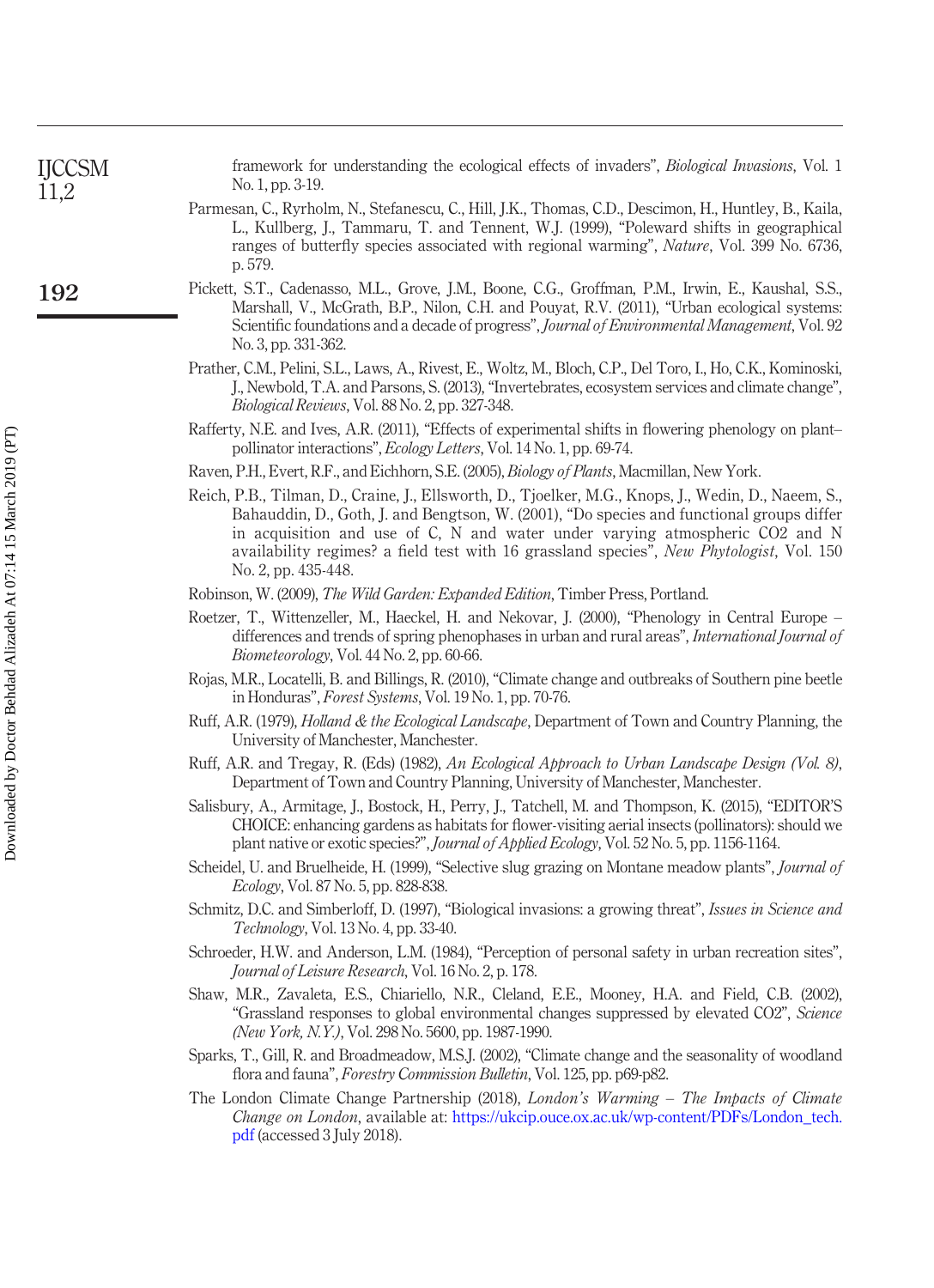- Todorova, M. (2004),"What is or is there a Balkan culture, and do or should the Balkans have a regional identity?", [Southeast European and Black Sea Studies](https://www.emeraldinsight.com/action/showLinks?doi=10.1108%2FIJCCSM-10-2017-0179&crossref=10.1080%2F14683850412331321788&citationId=p_94), Vol. 4 No. 1, pp. 175-185.
- Traill, L.W., Lim, M.L., Sodhi, N.S. and Bradshaw, C.J. (2010), "Mechanisms driving change: altered species interactions and ecosystem function through global warming", [Journal of Animal](https://www.emeraldinsight.com/action/showLinks?doi=10.1108%2FIJCCSM-10-2017-0179&crossref=10.1111%2Fj.1365-2656.2010.01695.x&isi=000280671000002&citationId=p_95) [Ecology](https://www.emeraldinsight.com/action/showLinks?doi=10.1108%2FIJCCSM-10-2017-0179&crossref=10.1111%2Fj.1365-2656.2010.01695.x&isi=000280671000002&citationId=p_95), Vol. 79 No. 5, pp. 937-947.
- Troughton, A. (1977), "Relationship between the root and shoot systems of grasses", in Marshall, J.K. (Ed.), The Belowground Ecosystem: A Synthesis of Primary Production Associated Processes, Science Series, No. 26, Range Science Department, Colorado State University, Fort Collins, CO, pp. 39-51.
- Troy, A. and Grove, J.M. (2008), "Property values, parks, and crime: a hedonic analysis in Baltimore, MD", [Landscape and Urban Planning](https://www.emeraldinsight.com/action/showLinks?doi=10.1108%2FIJCCSM-10-2017-0179&crossref=10.1016%2Fj.landurbplan.2008.06.005&isi=000259667800008&citationId=p_97), Vol. 87 No. 3, pp. 233-245.
- Vitousek, P.M., D'antonio, C.M., Loope, L.L., Rejmanek, M. and Westbrooks, R. (1997), "Introduced species: a significant component of human-caused global change", [New Zealand Journal of](https://www.emeraldinsight.com/action/showLinks?doi=10.1108%2FIJCCSM-10-2017-0179&isi=A1997XP01200001&citationId=p_98) [Ecology](https://www.emeraldinsight.com/action/showLinks?doi=10.1108%2FIJCCSM-10-2017-0179&isi=A1997XP01200001&citationId=p_98), Vol. 21 No. 1, pp. 1-16.
- Volney, W.J.A. and Fleming, R.A. (2000), "Climate change and impacts of boreal Forest insects", [Agriculture, Ecosystems & Environment](https://www.emeraldinsight.com/action/showLinks?doi=10.1108%2FIJCCSM-10-2017-0179&crossref=10.1016%2FS0167-8809%2800%2900232-2&isi=000165738700022&citationId=p_99), Vol. 82 Nos 1/3, pp. 283-294.
- Vörösmarty, C.J. and Sahagian, D. (2000), "Anthropogenic disturbance of the terrestrial water cycle", AIBS Bulletin, Vol. 50 No. 9, pp. 753-765.
- White, J.E.J. (1994), "New tree species in a changing world", [Arboricultural Journal](https://www.emeraldinsight.com/action/showLinks?doi=10.1108%2FIJCCSM-10-2017-0179&crossref=10.1080%2F03071375.1994.9747006&citationId=p_101), Vol. 18 No. 2, pp. 99-112.
- White, M.A., Nemani, R.R., Thornton, P.E. and Running, S.W. (2002), "Satellite evidence of phenological differences between urbanized and rural areas of the Eastern United States deciduous broadleaf Forest", [Ecosystems](https://www.emeraldinsight.com/action/showLinks?doi=10.1108%2FIJCCSM-10-2017-0179&crossref=10.1007%2Fs10021-001-0070-8&isi=000175709800004&citationId=p_102), Vol. 5 No. 3, pp. 260-273.
- Wilby, A. and Brown, V.K. (2001), "Herbivory, litter and soil disturbance as determinants of vegetation dynamics during early old-field succession under set-aside", [Oecologia](https://www.emeraldinsight.com/action/showLinks?doi=10.1108%2FIJCCSM-10-2017-0179&crossref=10.1007%2Fs004420000579&isi=000168395600015&citationId=p_103), Vol. 127 No. 2, pp. 259-265.
- Wilby, R.L. and Perry, G.L. (2006), "Climate change, biodiversity and the urban environment: a critical review based on London, UK", [Progress in Physical Geography](https://www.emeraldinsight.com/action/showLinks?doi=10.1108%2FIJCCSM-10-2017-0179&crossref=10.1191%2F0309133306pp470ra&isi=000236012300004&citationId=p_104), Vol. 30 No. 1, pp. 73-98.
- Wright, R.F. (1998), "Effect of increased carbon dioxide and temperature on runoff chemistry at a forested catchment in Southern Norway (CLIMEX project)", [Ecosystems](https://www.emeraldinsight.com/action/showLinks?doi=10.1108%2FIJCCSM-10-2017-0179&crossref=10.1007%2Fs100219900017&isi=000075676200008&citationId=p_105), Vol. 1 No. 2, pp. 216-225.
- Zavaleta, E.S., Shaw, M.R., Chiariello, N.R., Thomas, B.D., Cleland, E.E., Field, C.B. and Mooney, H.A. (2003), "Grassland responses to three years of elevated temperature, CO2, precipitation, and N deposition", [Ecological Monographs](https://www.emeraldinsight.com/action/showLinks?doi=10.1108%2FIJCCSM-10-2017-0179&crossref=10.1890%2F02-4053&isi=000187291000005&citationId=p_106), Vol. 73 No. 4, pp. 585-604.

#### Further reading

Authority, G.L., 2002."London's warming: the impacts of climate change on London", London.

- Cameron, R. and Hitchmough, J. (2016), Environmental Horticulture: science and Management of Green Landscapes, [Cabi, Wallingford.](https://www.emeraldinsight.com/action/showLinks?doi=10.1108%2FIJCCSM-10-2017-0179&crossref=10.1079%2F9781780641386.0000&citationId=p_108)
- Cannell, M.G., Palutikof, J.P. and Sparks, T.H. (Eds) (1999), Indicators of Climate Change in the UK, Department of the Environment, Transport and the Regions, London.
- Dunnett, N. (2011), "Urban meadows: an ecological discussion", Aspects of Applied Biology, Vol. 108, pp. 11-17.
- Evered, E. (2016), "The role of the urban landscape in restoring mental health in Sheffield, UK: service user perspectives", [Landscape Research](https://www.emeraldinsight.com/action/showLinks?doi=10.1108%2FIJCCSM-10-2017-0179&crossref=10.1080%2F01426397.2016.1197488&isi=000381036000008&citationId=p_111), Vol. 41 No. 6, pp. 678-694.
- Farbod, S., Kamal, M. and Maulan, S. (2017), "Safety perception and concerns in naturalistic landscapes of urban parks in Malaysia", [Security Journal](https://www.emeraldinsight.com/action/showLinks?doi=10.1108%2FIJCCSM-10-2017-0179&crossref=10.1057%2Fsj.2014.15&isi=000394522800007&citationId=p_112), Vol. 30 No. 1, pp. 106-122.

193